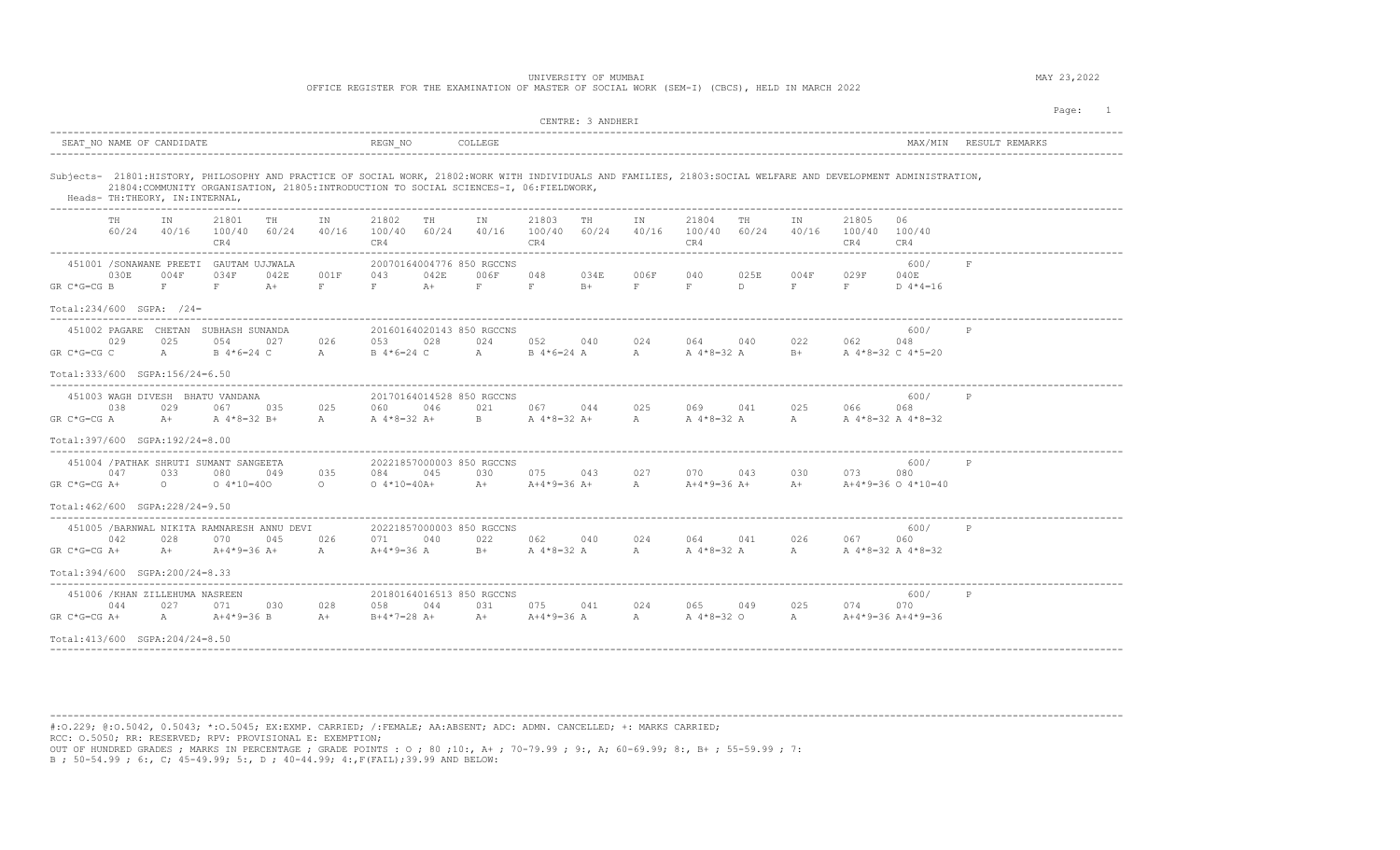|                |      |                                                 |                                                                                                                             |     |                                                                                        |                                |           |                                  | UNIVERSITY OF MUMBAI  |                   |              | OFFICE REGISTER FOR THE EXAMINATION OF MASTER OF SOCIAL WORK (SEM-I) (CBCS), HELD IN MARCH 2022 |     |                |                                                                            |                                                                                                                                                                 |                        | MAY 23,2022 |         |  |
|----------------|------|-------------------------------------------------|-----------------------------------------------------------------------------------------------------------------------------|-----|----------------------------------------------------------------------------------------|--------------------------------|-----------|----------------------------------|-----------------------|-------------------|--------------|-------------------------------------------------------------------------------------------------|-----|----------------|----------------------------------------------------------------------------|-----------------------------------------------------------------------------------------------------------------------------------------------------------------|------------------------|-------------|---------|--|
|                |      |                                                 |                                                                                                                             |     |                                                                                        |                                |           |                                  |                       | CENTRE: 3 ANDHERI |              |                                                                                                 |     |                |                                                                            |                                                                                                                                                                 |                        |             | Page: 2 |  |
|                |      | SEAT NO NAME OF CANDIDATE                       |                                                                                                                             |     |                                                                                        | REGN NO                        |           | COLLEGE                          |                       |                   |              |                                                                                                 |     |                |                                                                            |                                                                                                                                                                 | MAX/MIN RESULT REMARKS |             |         |  |
|                |      | Heads- TH: THEORY, IN: INTERNAL,                | 21804: COMMUNITY ORGANISATION, 21805: INTRODUCTION TO SOCIAL SCIENCES-I, 06: FIELDWORK,                                     |     |                                                                                        |                                |           |                                  |                       |                   |              |                                                                                                 |     |                |                                                                            | Subjects- 21801:HISTORY, PHILOSOPHY AND PRACTICE OF SOCIAL WORK, 21802:WORK WITH INDIVIDUALS AND FAMILIES, 21803:SOCIAL WELFARE AND DEVELOPMENT ADMINISTRATION, |                        |             |         |  |
|                | TH   | TN                                              | 21801<br>$60/24$ $40/16$ $100/40$ $60/24$ $40/16$<br>CR4                                                                    | TH  | IN                                                                                     | 21802<br>100/40 60/24<br>CR4   | <b>TH</b> | IN<br>40/16 100/40 60/24 40/16   | 21803<br>CR4          | <b>TH</b>         | IN           | 21804<br>100/40 60/24<br>CR4                                                                    | TH  | T <sub>N</sub> | 21805<br>40/16 100/40 100/40<br>CR4                                        | 06<br>CR4                                                                                                                                                       |                        |             |         |  |
| $GR C*G=CG A$  | 0.37 | 029<br>Total:399/600 SGPA:200/24=8.33           | 451007 /BAVASKAR NEHA RATAN NANDA<br>066<br>$A+$ $A*8=32$ A                                                                 |     | 037 033 070<br>$\overline{O}$ and $\overline{O}$ and $\overline{O}$ and $\overline{O}$ | $A+4*9=36$ A $A$ A $4*8=32$ A+ | 040       | 20140164006984 850 RGCCNS<br>025 | 065 046               |                   | 025          | 071 046<br>$A = A + 4 * 9 = 36 A +$                                                             |     |                | 025 071 056<br>A $A+4*9=36 B+4*7=28$                                       | 600/                                                                                                                                                            | P                      |             |         |  |
| GR C*G=CG A    | 040  | 029<br>Total: 403/600 SGPA: 196/24=8.17         | 451008 MHATRE RANJEET TUKARAM GIRIJABAI<br>069 036                                                                          |     | --------------------<br>029                                                            | 065 038                        |           | 20150164023715 850 RGCCNS        | 020 058 046           |                   | 024          | 070 051<br>A+ A 4*8=32 A A+ A 4*8=32 A B B+4*7=28 A+ A A+4*9=36 O                               |     |                | 023 074<br>B+ $A+4*9=36 A 4*8=32$                                          | 600/<br>067                                                                                                                                                     | P                      |             |         |  |
| GR C*G=CG B    | 0.30 | 023<br>$B+$<br>Total: 341/600 SGPA: 168/24=7.00 | 451009 VALAVI SAINATH LAHANU SINDHUBAI<br>0.5.3<br>B 4*6=24 B+                                                              | 034 | 019<br>$\overline{C}$                                                                  | 053 034<br>$B \ 4*6=24 B+$     |           | 20180164002268 850 RGCCNS<br>025 | A B+4*7=28 B B+       |                   |              |                                                                                                 |     |                | 059 032 023 055 039 022 061 060<br>$B+4*7=28$ A $B+$ A $4*8=32$ A $4*8=32$ | 600/                                                                                                                                                            |                        |             |         |  |
| $GR C*G=CG A$  | 040  | 029<br>Total: 428/600 SGPA: 212/24=8.83         | 451010 / DIGHE ASHWINI BABAJI MEERABAI<br>069<br>$A+$ $A + 8 = 32$ $A+$ $A$ $A + 4 + 9 = 36$ $A+$ $A$ $A + 4 + 9 = 36$ $A+$ | 045 | 025                                                                                    |                                |           | 20221857000003 850 RGCCNS        |                       |                   |              | 070 047 027 074 044 029 073 043<br>$A+$ $A+4+9=36$ $A+$                                         |     | 027            | 0.70 0.72<br>A $A+4*9=36 A+4*9=36$                                         | 600/                                                                                                                                                            | P                      |             |         |  |
| $GR C*G=CG A+$ | 042  | 030<br>$A+$<br>Total: 402/600 SGPA: 200/24=8.33 | 451011 MURUDKAR MILIND SHIVNATH MANISHA<br>072<br>$A+4*9=36$ A+                                                             | 043 | 029                                                                                    | 072                            | 035       | 20180164000459 850 RGCCNS<br>026 | 061                   | 040               | 027          | 067 032<br>A+ $A+4*9=36$ B+ $A$ $A+8=32$ A $A$ $A$ $A+8=32$ B                                   |     | 025            | A B+4*7=28 A+4*9=36                                                        | 600/<br>073                                                                                                                                                     |                        |             |         |  |
| $GR C*G=CG A+$ | 046  | 029                                             | 451012 / PUSALKAR MANASI NITIN SUPRIYA<br>075<br>A+ $A+4*9=36$ A                                                            | 040 | 025<br>$\mathbb{A}$                                                                    | 065<br>A 4*8=32 O              | 052       | 20140164011638 850 RGCCNS<br>030 | 082<br>A+ 0 4*10=40A+ | 042               | 028<br>$A +$ | 070<br>A+4*9=36 O                                                                               | 050 | 029<br>$A +$   | 07901 072                                                                  | 600/<br>$0.4*10=40A+4*9=36$                                                                                                                                     | $\mathbb P$            |             |         |  |

----------------------------------------------------------------------------------------------------------------------------------------------------------------------------------------

Total:443@1/600 SGPA:220/24=9.17 ----------------------------------------------------------------------------------------------------------------------------------------------------------------------------------------

#:O.229; @:O.5042, 0.5043; \*:O.5045; EX:EXMP. CARRIED; /:FEMALE; AA:ABSENT; ADC: ADMN. CANCELLED; +: MARKS CARRIED; RCC: O.5050; RR: RESERVED; RPV: PROVISIONAL E: EXEMPTION; OUT OF HUNDRED GRADES ; MARKS IN PERCENTAGE ; GRADE POINTS : O ; 80 ;10:, A+ ; 70-79.99 ; 9:, A; 60-69.99; 8:, B+ ; 55-59.99 ; 7: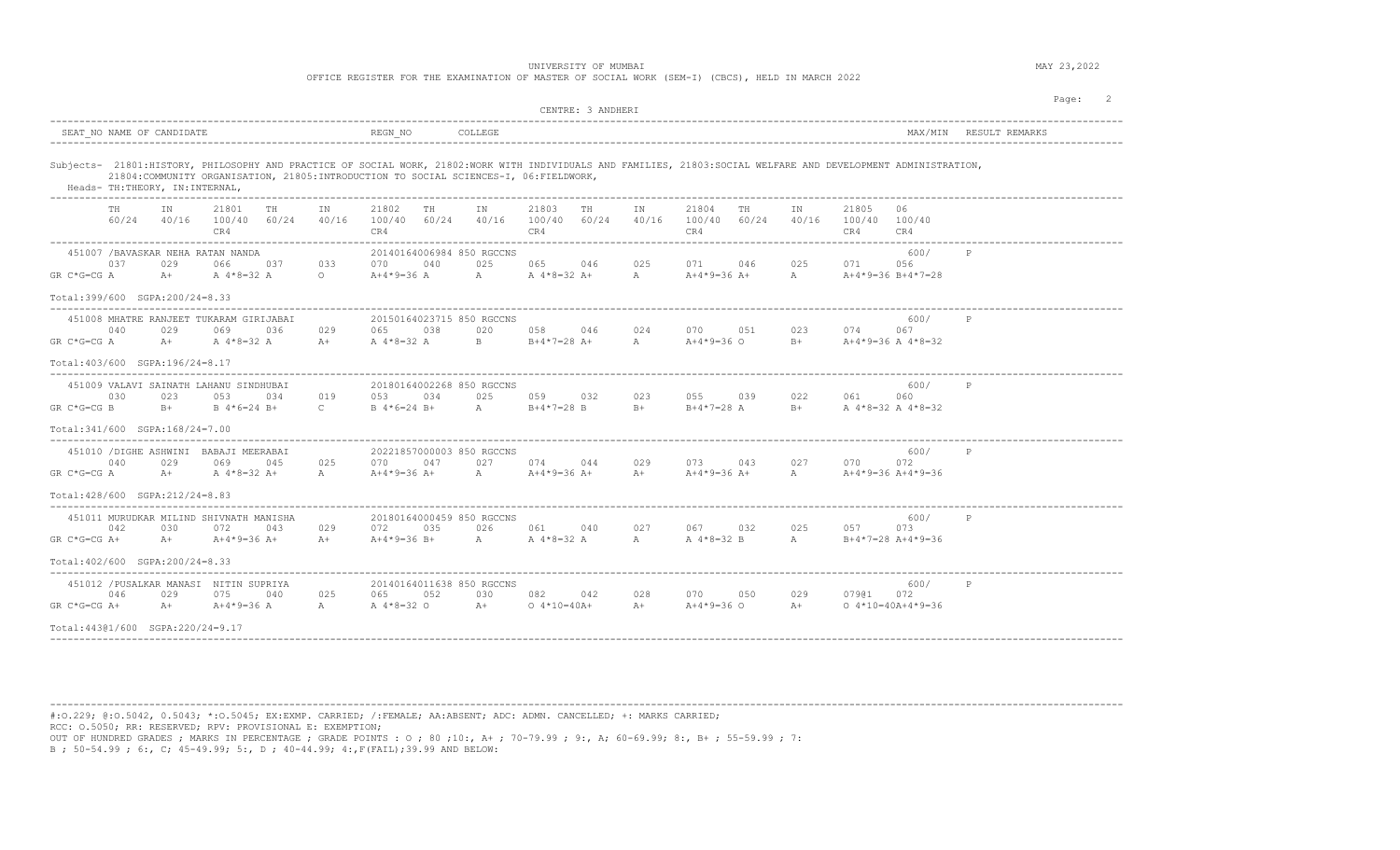| OFFICE REGISTER FOR THE EXAMINATION OF MASTER OF SOCIAL WORK (SEM-I) (CBCS), HELD IN MARCH 2022 |  |
|-------------------------------------------------------------------------------------------------|--|
|-------------------------------------------------------------------------------------------------|--|

| CENTRE: 3 ANDHERI                                                                                                                                                                                                                                                                            |                                                                                                                 |
|----------------------------------------------------------------------------------------------------------------------------------------------------------------------------------------------------------------------------------------------------------------------------------------------|-----------------------------------------------------------------------------------------------------------------|
| SEAT NO NAME OF CANDIDATE<br>REGN NO<br>COLLEGE                                                                                                                                                                                                                                              | MAX/MIN RESULT REMARKS                                                                                          |
| Subjects- 21801:HISTORY, PHILOSOPHY AND PRACTICE OF SOCIAL WORK, 21802:WORK WITH INDIVIDUALS AND FAMILIES, 21803:SOCIAL WELFARE AND DEVELOPMENT ADMINISTRATION,<br>21804: COMMUNITY ORGANISATION, 21805: INTRODUCTION TO SOCIAL SCIENCES-I, 06: FIELDWORK,<br>Heads- TH:THEORY, IN:INTERNAL, |                                                                                                                 |
| 21801<br>21802<br>21803<br>TH<br>TH<br>TN<br>TH<br>TH.<br>IN<br>IN<br>60/24 40/16 100/40 60/24<br>40/16<br>100/40 60/24<br>40/16 100/40 60/24<br>CR4<br>CR4<br>CR4                                                                                                                           | 21804<br>21805<br>IN<br>TН<br>TN<br>06.<br>40/16<br>100/40 60/24<br>40/16 100/40 100/40<br>CR4<br>CR4<br>CR4    |
| 451013 / FERNANDES SONAL STANY SANGITA<br>20221857000003 850 RGCCNS<br>046<br>030<br>076<br>038<br>034<br>030<br>064 042<br>032<br>070<br>A+ A 4 * 8 = 32 A+<br>$GR C*G=CG A+$<br>$A+$<br>A+4*9=36 A<br>$\circ$<br>A+4*9=36 B+                                                               | 600/<br>P<br>025<br>067 044<br>024<br>073<br>068<br>$\mathbb A$<br>A 4*8=32 A+<br>A A 4 * 8 = 32 A + 4 * 9 = 36 |
| Total: 418/600 SGPA: 204/24=8.50                                                                                                                                                                                                                                                             |                                                                                                                 |
| 451014 /SHETTY UPASANA BALKRISHNA JAYASHREE<br>20211857000001 850 RGCCNS<br>074 047<br>044<br>024<br>068<br>042<br>032<br>016<br>063 043<br>GR C*G=CG A+<br>A A 4 * 8 = 32 A +<br>$\Omega$<br>A+4*9=36 A+<br>D A 4 * 8 = 32 A +                                                              | 600/<br>P<br>068 048<br>023<br>025<br>071<br>072<br>A 4*8=32 O<br>B+ $A+4*9=36 A+4*9=36$<br>$\mathbb{A}$        |
| Total: 416/600 SGPA: 204/24=8.50                                                                                                                                                                                                                                                             |                                                                                                                 |
| 451015 MOHITE SUSHIL SIDDHARTH SUHASINI<br>20170164000046 850 RGCCNS<br>038<br>028<br>027<br>075<br>040<br>022<br>066<br>048<br>062 043<br>$B+$ A $4*8=32$ A+<br>GR C*G=CG A<br>$A+$<br>A 4*8=32 O<br>A<br>$A+4*9=36$ A<br>Total: 401/600 SGPA: 196/24=8.17                                  | 600/<br>P<br>022<br>065 043<br>023 066<br>067<br>A $4*8=32$ A+<br>$B+$<br>B+ A 4*8=32 A 4*8=32                  |
|                                                                                                                                                                                                                                                                                              |                                                                                                                 |
| 451016 / SALVI SOFIA SUKHANAND SANGITA<br>20070164000066 850 RGCCNS<br>075<br>032<br>074 041<br>045<br>030<br>042<br>031<br>072<br>045<br>$GR C*G=CG A+$<br>A+ $A+4*9=36 A+$<br>$\circ$<br>A+4*9=36 A<br>A+ $A+4*9=36 A+$                                                                    | 600/<br>P<br>068 042<br>023<br>075<br>023<br>065<br>$B+$<br>A 4*8=32 A+<br>$B+$ $A + 8 = 32A + 4*9 = 36$        |
| Total: 429/600 SGPA: 208/24=8.67                                                                                                                                                                                                                                                             |                                                                                                                 |
| 451017 SHIVSHARAN SACHIN BHUJANGRAO<br>20180164024037 850 RGCCNS<br>040<br>030<br>070<br>039<br>025<br>044<br>026<br>070 041<br>064<br>$GR C*G=CG A$<br>$A+$<br>A+4*9=36 A<br>A<br>A 4*8=32 A+<br>A $A+4*9=36$ A                                                                             | 600/<br>P<br>023<br>064 042<br>022<br>065<br>064<br>$B+$<br>A 4*8=32 A+<br>B+ A 4*8=32 A 4*8=32                 |
| Total:397/600 SGPA:200/24=8.33                                                                                                                                                                                                                                                               |                                                                                                                 |
| 451018 / MORE RUPALI ASHOK RAMABAI<br>20130164013567 850 RGCCNS<br>040<br>027<br>067<br>043<br>025<br>042<br>023<br>065<br>068<br>041<br>B+ A 4 * 8=32 A<br>GR C*G=CG A<br>A A 4 * 8 = 32 A +<br>A 4*8=32 A+<br>A                                                                            | 600/<br>P<br>023<br>064 06<br>043<br>022<br>065<br>051<br>$B+$<br>A 4*8=32 A+<br>$B+$<br>A 4*8=32 B 4*6=24      |
| Total:380/600 SGPA:184/24=7.67                                                                                                                                                                                                                                                               |                                                                                                                 |

----------------------------------------------------------------------------------------------------------------------------------------------------------------------------------------

#:O.229; @:O.5042, 0.5043; \*:O.5045; EX:EXMP. CARRIED; /:FEMALE; AA:ABSENT; ADC: ADMN. CANCELLED; +: MARKS CARRIED; RCC: O.5050; RR: RESERVED; RPV: PROVISIONAL E: EXEMPTION; OUT OF HUNDRED GRADES ; MARKS IN PERCENTAGE ; GRADE POINTS : O ; 80 ;10:, A+ ; 70-79.99 ; 9:, A; 60-69.99; 8:, B+ ; 55-59.99 ; 7: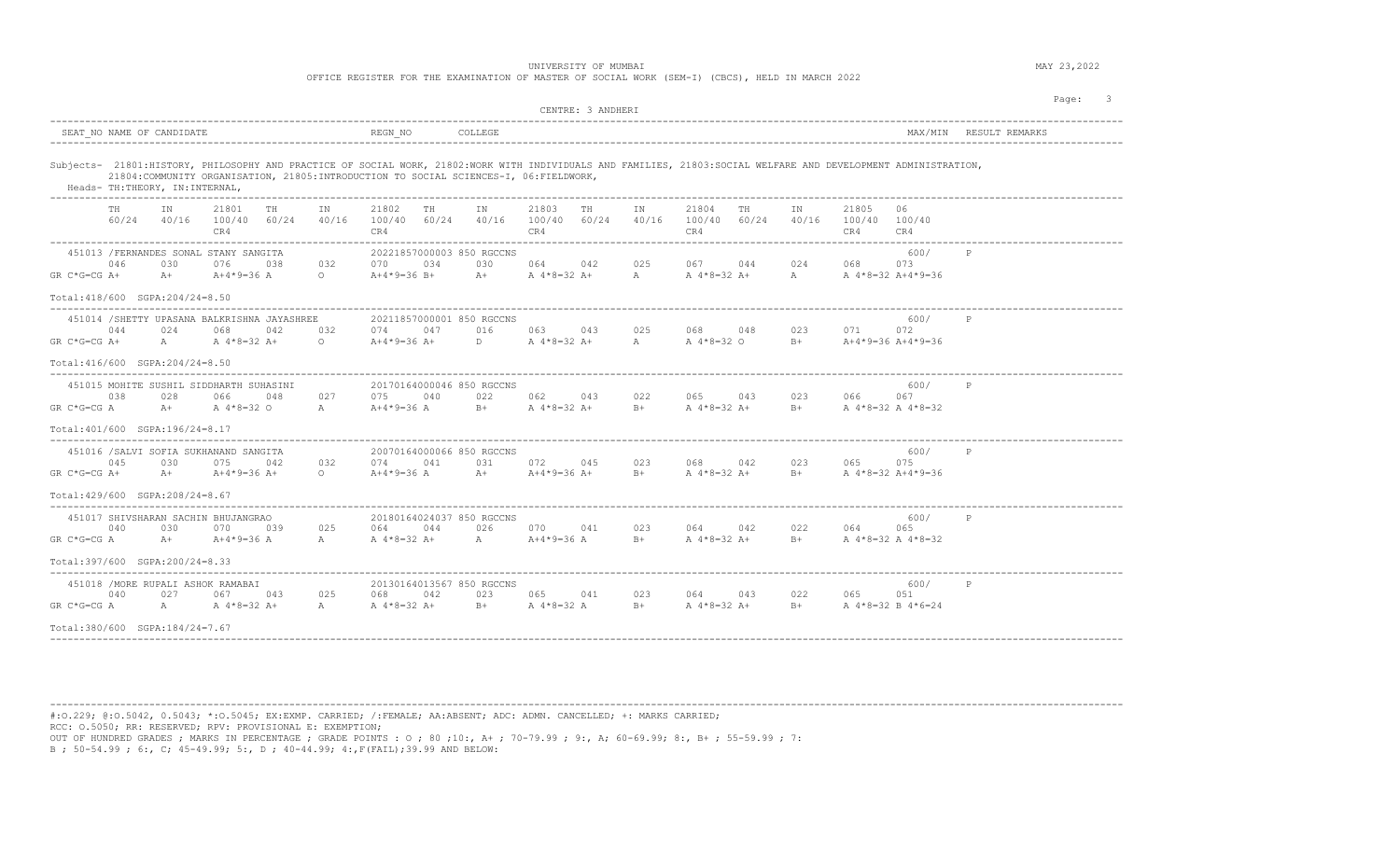| SEAT NO NAME OF CANDIDATE<br>REGN NO<br>Subjects- 21801:HISTORY, PHILOSOPHY AND PRACTICE OF SOCIAL WORK, 21802:WORK WITH INDIVIDUALS AND FAMILIES, 21803:SOCIAL WELFARE AND DEVELOPMENT ADMINISTRATION,<br>21804:COMMUNITY ORGANISATION, 21805:INTRODUCTION TO SOCIAL SCIENCES-I, 06:FIELDWORK,<br>Heads- TH:THEORY, IN:INTERNAL,<br>21801<br>21803<br>TH<br>21804<br>21805<br>TH<br>21802<br>TH<br>IN<br>IN<br>TH<br>IN<br>06<br>IN<br>IN<br>60/24 40/16 100/40 60/24<br>40/16<br>40/16 100/40 60/24<br>100/40 60/24<br>40/16<br>100/40 60/24<br>40/16 100/40 100/40<br>CR4<br>CR4<br>CR4<br>CR4<br>CR4<br>CR4<br>451019 / JADHAV SAYALI ARUN SUJATA<br>20180164005212 850 RGCCNS<br>600/<br>P<br>025<br>024<br>067 045<br>025<br>041<br>030<br>071<br>031<br>065<br>035<br>060 043<br>070<br>071<br>034<br>$GR C*G=CG A$<br>$A+$<br>$A+4*9=36 B+$<br>A 4 * 8=32 B + A A 4 * 8=32 A + A<br>A $4*8=32$ A+<br>A $A+4*9=36 A+4*9=36$<br>$A+$ |
|--------------------------------------------------------------------------------------------------------------------------------------------------------------------------------------------------------------------------------------------------------------------------------------------------------------------------------------------------------------------------------------------------------------------------------------------------------------------------------------------------------------------------------------------------------------------------------------------------------------------------------------------------------------------------------------------------------------------------------------------------------------------------------------------------------------------------------------------------------------------------------------------------------------------------------------------|
|                                                                                                                                                                                                                                                                                                                                                                                                                                                                                                                                                                                                                                                                                                                                                                                                                                                                                                                                            |
|                                                                                                                                                                                                                                                                                                                                                                                                                                                                                                                                                                                                                                                                                                                                                                                                                                                                                                                                            |
|                                                                                                                                                                                                                                                                                                                                                                                                                                                                                                                                                                                                                                                                                                                                                                                                                                                                                                                                            |
|                                                                                                                                                                                                                                                                                                                                                                                                                                                                                                                                                                                                                                                                                                                                                                                                                                                                                                                                            |
| Total: 404/600 SGPA: 204/24=8.50                                                                                                                                                                                                                                                                                                                                                                                                                                                                                                                                                                                                                                                                                                                                                                                                                                                                                                           |
| 01227929751169 850 RGCCNS<br>451020 PATIL ALPESH ANNA YESABAI<br>600/<br>P<br>065 035<br>029<br>038<br>020<br>065 043<br>024<br>067 0<br>036<br>029<br>064<br>058 040<br>025<br>075<br>GR C*G=CG A<br>A+ A 4 * 8=32 B+<br>A+ A 4*8=32 A B B+4*7=28 A A<br>A 4*8=32 A+ A A 4*8=32 A+4*9=36                                                                                                                                                                                                                                                                                                                                                                                                                                                                                                                                                                                                                                                  |
| Total: 394/600 SGPA: 192/24=8.00                                                                                                                                                                                                                                                                                                                                                                                                                                                                                                                                                                                                                                                                                                                                                                                                                                                                                                           |
| 451021 / SHINDE NEHA BANSI RAJASHREE<br>600/<br>20170164008745 850 RGCCNS<br>044F<br>062E 041E 026E 067E 060E<br>040E<br>030E<br>070E<br>030E<br>037E<br>023E<br>060E 040E 022E<br>014F<br>$A$ $\sim$<br>$GR C*G=CG A$<br>$A +$<br>$A+4*9=36$ F<br>D<br>$F =$<br>$B+$<br>$A \cdot 4 \cdot 8 = 32$ A<br>$B+$<br>$A = 4*8 = 32$ A<br>A A 4 * 8 = 32 A 4 * 8 = 32                                                                                                                                                                                                                                                                                                                                                                                                                                                                                                                                                                             |
| $Total:363/600$ SGPA: $/24=$                                                                                                                                                                                                                                                                                                                                                                                                                                                                                                                                                                                                                                                                                                                                                                                                                                                                                                               |
| 451022 / MORE MONIKA ASHOK RAMABAI<br>20150164009523 850 RGCCNS<br>600/<br>P<br>040<br>027<br>067 042<br>025<br>067 045<br>025 070 044<br>024<br>025<br>069 040<br>064<br>065<br>$GR C*G=CG A$<br>A A 4 * 8 = 32 A +<br>A 4*8=32 A+ A A+4*9=36 A+ A<br>A 4 * 8=32 A A A 4 * 8=32 A 4 * 8=32<br>A                                                                                                                                                                                                                                                                                                                                                                                                                                                                                                                                                                                                                                           |
| Total: 402/600 SGPA: 196/24=8.17                                                                                                                                                                                                                                                                                                                                                                                                                                                                                                                                                                                                                                                                                                                                                                                                                                                                                                           |
| 451023 / PATHAK NIDHI ARVIND BHARTI<br>20170164010380 850 RGCCNS<br>600/<br>P<br>034<br>028<br>030<br>031<br>026<br>057 044 029<br>073 043 029 072<br>062<br>036<br>066<br>060<br>$A +$<br>A $4*8=32$ A<br>A 4 * 8 = 32 B A B + 4 * 7 = 28 A +<br>$A+4*9=36$ $A+$<br>$A+4*9=36$ $A+4*8=32$<br>$GR C*G=CG B+$<br>$A +$<br>$A +$                                                                                                                                                                                                                                                                                                                                                                                                                                                                                                                                                                                                             |
| $Total:390/600$ $SGPA:196/24=8.17$                                                                                                                                                                                                                                                                                                                                                                                                                                                                                                                                                                                                                                                                                                                                                                                                                                                                                                         |
| 451024 / PANCHAL SIDDHI KAMLESH SHOBHA<br>20140164014433 850 RGCCNS<br>600/<br>P<br>051 045<br>040<br>032<br>072<br>026<br>025<br>029 074 045<br>027<br>072 052<br>028<br>080<br>07802<br>GR C*G=CG A<br>$0$ $A+4*9=36$ D<br>$A+$ $A+4*9=36$ $A+$<br>A+4*9=36 O A+ 0 4*10=400 4*10=40<br>A<br>B 4*6=24 A+<br>$\mathbb{A}$                                                                                                                                                                                                                                                                                                                                                                                                                                                                                                                                                                                                                  |
| Total: 42702/600 SGPA: 212/24=8.83                                                                                                                                                                                                                                                                                                                                                                                                                                                                                                                                                                                                                                                                                                                                                                                                                                                                                                         |

----------------------------------------------------------------------------------------------------------------------------------------------------------------------------------------

#:O.229; @:O.5042, 0.5043; \*:O.5045; EX:EXMP. CARRIED; /:FEMALE; AA:ABSENT; ADC: ADMN. CANCELLED; +: MARKS CARRIED; RCC: O.5050; RR: RESERVED; RPV: PROVISIONAL E: EXEMPTION; OUT OF HUNDRED GRADES ; MARKS IN PERCENTAGE ; GRADE POINTS : O ; 80 ;10:, A+ ; 70-79.99 ; 9:, A; 60-69.99; 8:, B+ ; 55-59.99 ; 7: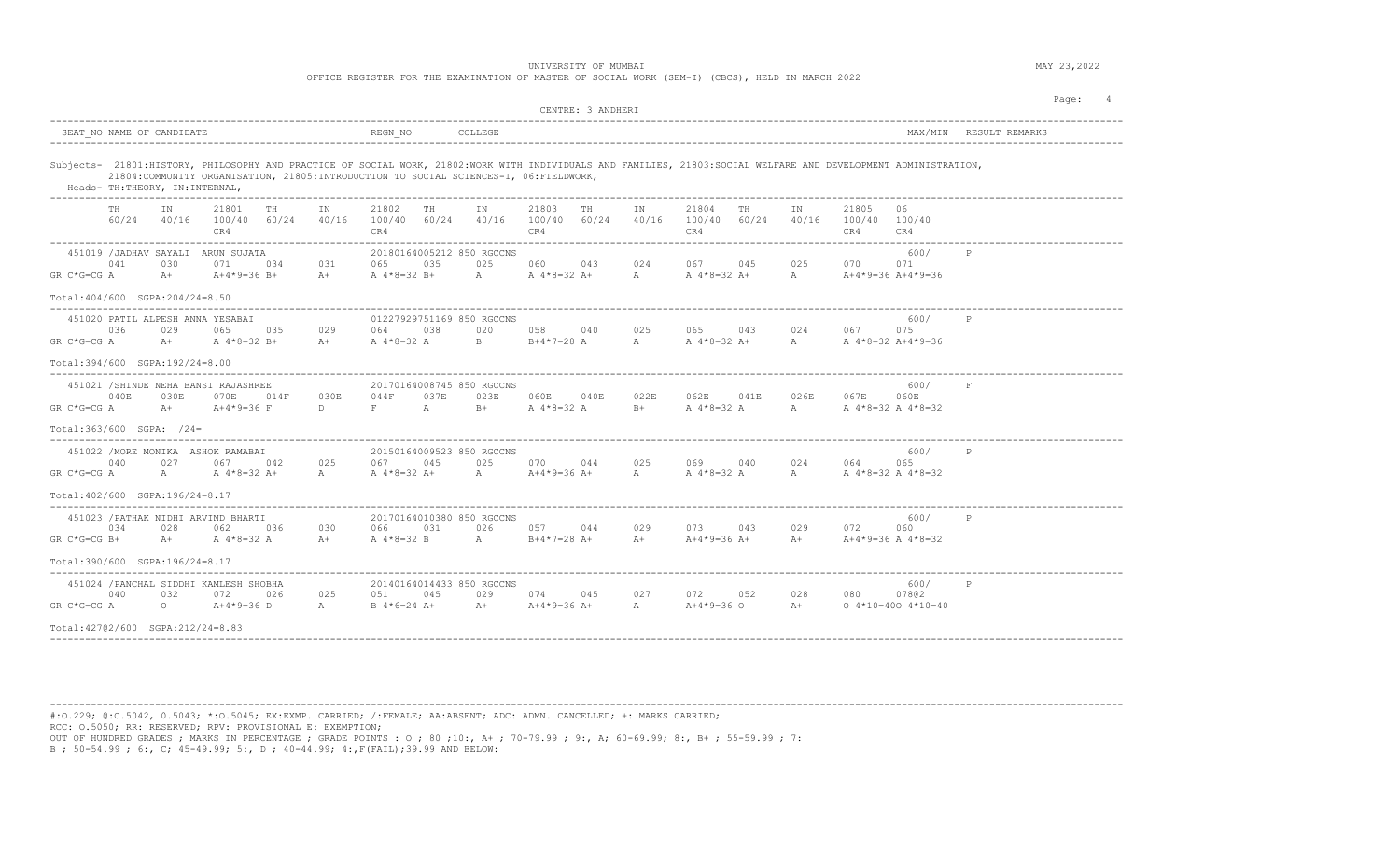| OFFICE REGISTER FOR THE EXAMINATION OF MASTER OF SOCIAL WORK (SEM-I) (CBCS), HELD IN MARCH 2022 |  |  |  |  |  |  |  |  |  |  |  |  |  |  |  |  |  |
|-------------------------------------------------------------------------------------------------|--|--|--|--|--|--|--|--|--|--|--|--|--|--|--|--|--|
|-------------------------------------------------------------------------------------------------|--|--|--|--|--|--|--|--|--|--|--|--|--|--|--|--|--|

| MAX/MIN RESULT REMARKS<br>Subjects- 21801:HISTORY, PHILOSOPHY AND PRACTICE OF SOCIAL WORK, 21802:WORK WITH INDIVIDUALS AND FAMILIES, 21803:SOCIAL WELFARE AND DEVELOPMENT ADMINISTRATION,<br>21804: COMMUNITY ORGANISATION, 21805: INTRODUCTION TO SOCIAL SCIENCES-I, 06: FIELDWORK,<br>Heads- TH:THEORY, IN:INTERNAL,<br>21803<br>IN<br>21801<br>21802<br>IN<br>TН<br>IN<br>21804<br>IN<br>21805<br>06<br>TH<br>TH<br>IN<br>TH<br>TH<br>40/16<br>60/24<br>40/16 100/40 60/24<br>100/40 60/24<br>40/16 100/40 60/24<br>40/16<br>100/40 60/24<br>40/16 100/40 100/40<br>CR4<br>CR4<br>CR4<br>CR4<br>CR4<br>CR4 |  |
|---------------------------------------------------------------------------------------------------------------------------------------------------------------------------------------------------------------------------------------------------------------------------------------------------------------------------------------------------------------------------------------------------------------------------------------------------------------------------------------------------------------------------------------------------------------------------------------------------------------|--|
|                                                                                                                                                                                                                                                                                                                                                                                                                                                                                                                                                                                                               |  |
|                                                                                                                                                                                                                                                                                                                                                                                                                                                                                                                                                                                                               |  |
|                                                                                                                                                                                                                                                                                                                                                                                                                                                                                                                                                                                                               |  |
| 451025 /LOKHANDE BHAVIKA HEMANT HEMANGI<br>20170164012998 850 RGCCNS<br>600/<br>025<br>026 067<br>036<br>030<br>066<br>035<br>025<br>060<br>039<br>024<br>063 044<br>069 041<br>070<br>GR C*G=CG A<br>$A+$<br>A 4*8=32 B+<br>A 4 * 8=32 A A A 4 * 8=32 A + A<br>A 4*8=32 A<br>A A 4 * 8=32 A + 4 * 9=36<br>A                                                                                                                                                                                                                                                                                                  |  |
| Total: 395/600 SGPA: 196/24=8.17                                                                                                                                                                                                                                                                                                                                                                                                                                                                                                                                                                              |  |
| 451026 / GANORKAR PRIYANKA VASUDEV SUVARNA<br>20140164008384 850 RGCCNS<br>600/<br>P<br>025<br>038<br>029<br>067<br>044<br>025<br>069<br>039<br>024 7<br>063 037<br>029<br>066 045<br>070<br>072<br>$GR C*G=CG A$<br>$A+$ $A+8=32$ $A+$<br>A<br>A 4 * 8=32 A A A 4 * 8=32 A<br>A 4*8=32 A+ A A+4*9=36 A+4*9=36<br>$A+$                                                                                                                                                                                                                                                                                        |  |
| Total: 407/600 SGPA: 200/24=8.33                                                                                                                                                                                                                                                                                                                                                                                                                                                                                                                                                                              |  |
| 451027 / MATHEW JEMIMA ANN ANNIE<br>600/<br>20150164014485 850 RGCCNS<br>P<br>047<br>031<br>049<br>025<br>074 045 028<br>073 044<br>026 070<br>030<br>07703 034<br>065 - 10<br>068<br>$GR C*G=CG A+$<br>$A +$<br>$0.4*10=40B+$<br>$A +$<br>A 4*8=32 O A A+4*9=36 A+ A+<br>$A+4*9=36$ $A+$ $A$ $A+4*9=36$ $A$ $4*8=32$                                                                                                                                                                                                                                                                                         |  |
| Total: 42703/600 SGPA: 212/24=8.83                                                                                                                                                                                                                                                                                                                                                                                                                                                                                                                                                                            |  |
| 451028 / CHADAGA KRITHI DINESHA BHAGYALAXMI<br>20180164005196 850 RGCCNS<br>600/<br>$_{\rm P}$<br>035<br>025<br>041<br>030<br>071<br>035<br>029<br>064<br>060 036<br>025<br>061 042<br>029<br>071<br>070<br>$GR C*G=CG A$<br>A+ $A+4*9=36 B+$<br>A 4*8=32 B+<br>A A 4 * 8 = 32 A<br>A 4*8=32 A+<br>$A+$ $A+4*9=36$ $A+4*9=36$<br>$A+$<br>$\mathbb{A}$                                                                                                                                                                                                                                                         |  |
| Total: 397/600 SGPA: 204/24=8.50                                                                                                                                                                                                                                                                                                                                                                                                                                                                                                                                                                              |  |
| 451029 / PUROHIT JUI ANIL AMRUTA<br>20221857000003 850 RGCCNS<br>600/<br>027<br>041<br>031<br>049<br>030<br>020<br>065 042<br>026<br>068 045<br>072<br>07901 045<br>072<br>067<br>$A+$<br>B A 4 * 8 = 32 A + A<br>A 4*8=32 A+ A A+4*9=36 A 4*8=32<br>GR C*G=CG A<br>A+4*9=36 O<br>$A+$<br>$0.4*10=40A+$                                                                                                                                                                                                                                                                                                       |  |
| Total: 42301/600 SGPA: 208/24=8.67                                                                                                                                                                                                                                                                                                                                                                                                                                                                                                                                                                            |  |
| 451030 / SANAP SHWETA ASHOK ANKITA<br>20180164018933 850 RGCCNS<br>600/<br>P<br>040<br>030<br>070<br>043<br>025<br>043<br>027<br>070<br>045<br>026<br>070<br>068<br>041<br>028<br>069<br>071<br>$GR C*G=CG A$<br>A $A+4*9=36$ A<br>$A +$<br>$A+4*9=36$ A+<br>A<br>A 4*8=32 A+<br>$A+$<br>A 4*8=32 A+<br>$A \qquad \qquad$<br>A+4*9=36 A+4*9=36                                                                                                                                                                                                                                                                |  |
| Total: 418/600 SGPA: 208/24=8.67                                                                                                                                                                                                                                                                                                                                                                                                                                                                                                                                                                              |  |

----------------------------------------------------------------------------------------------------------------------------------------------------------------------------------------

#:O.229; @:O.5042, 0.5043; \*:O.5045; EX:EXMP. CARRIED; /:FEMALE; AA:ABSENT; ADC: ADMN. CANCELLED; +: MARKS CARRIED; RCC: O.5050; RR: RESERVED; RPV: PROVISIONAL E: EXEMPTION; OUT OF HUNDRED GRADES ; MARKS IN PERCENTAGE ; GRADE POINTS : O ; 80 ;10:, A+ ; 70-79.99 ; 9:, A; 60-69.99; 8:, B+ ; 55-59.99 ; 7: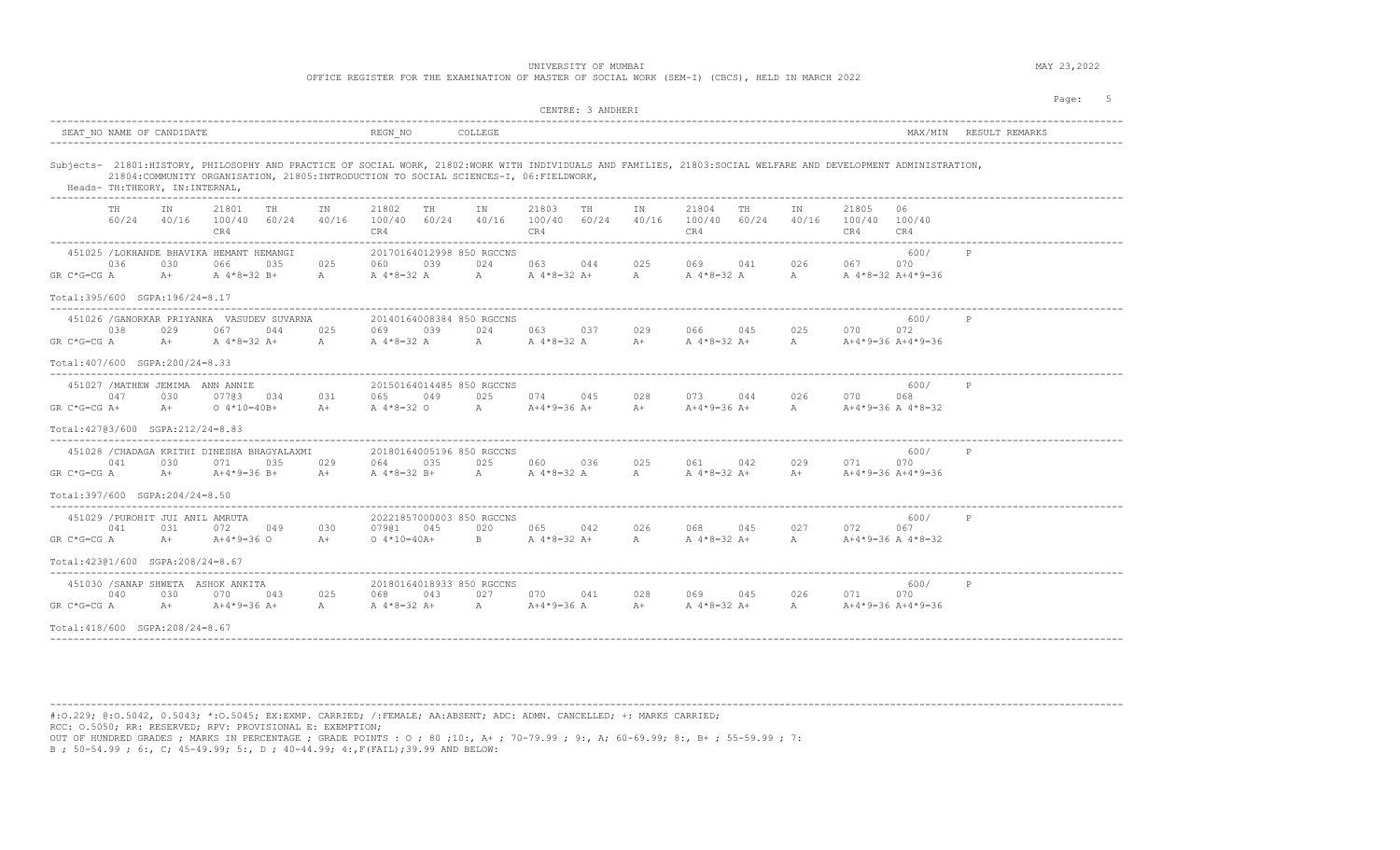|                                                 |                                  |                 |                                                                |                                                                                         |                      |                              |                                                   |                                                | UNIVERSITY OF MUMBAI               |                   |             | OFFICE REGISTER FOR THE EXAMINATION OF MASTER OF SOCIAL WORK (SEM-I) (CBCS), HELD IN MARCH 2022 |      |               |                                              |                                                                                                                                                                 |              | MAY 23,2022 |     |
|-------------------------------------------------|----------------------------------|-----------------|----------------------------------------------------------------|-----------------------------------------------------------------------------------------|----------------------|------------------------------|---------------------------------------------------|------------------------------------------------|------------------------------------|-------------------|-------------|-------------------------------------------------------------------------------------------------|------|---------------|----------------------------------------------|-----------------------------------------------------------------------------------------------------------------------------------------------------------------|--------------|-------------|-----|
|                                                 |                                  |                 |                                                                |                                                                                         |                      |                              |                                                   |                                                |                                    | CENTRE: 3 ANDHERI |             |                                                                                                 |      |               |                                              |                                                                                                                                                                 |              | Page:       | - 6 |
|                                                 | SEAT NO NAME OF CANDIDATE        |                 |                                                                |                                                                                         |                      | REGN NO                      |                                                   | COLLEGE.                                       |                                    |                   |             |                                                                                                 |      |               |                                              | MAX/MTN                                                                                                                                                         |              |             |     |
|                                                 | Heads- TH: THEORY, IN: INTERNAL, |                 |                                                                | 21804: COMMUNITY ORGANISATION, 21805: INTRODUCTION TO SOCIAL SCIENCES-I, 06: FIELDWORK, |                      |                              |                                                   |                                                |                                    |                   |             |                                                                                                 |      |               |                                              | Subjects- 21801:HISTORY, PHILOSOPHY AND PRACTICE OF SOCIAL WORK, 21802:WORK WITH INDIVIDUALS AND FAMILIES, 21803:SOCIAL WELFARE AND DEVELOPMENT ADMINISTRATION, |              |             |     |
|                                                 |                                  | IN              | 21801<br>CR4                                                   | TH<br>$60/24$ $40/16$ $100/40$ $60/24$ $40/16$                                          | IN                   | 21802<br>100/40 60/24<br>CR4 | TH                                                | IN                                             | 21803<br>40/16 100/40 60/24<br>CR4 | TH                | IN<br>40/16 | 21804<br>100/40 60/24<br>CR4                                                                    | TH.  | IN            | 21805<br>40/16 100/40 100/40<br>CR4          | 06<br>CR4                                                                                                                                                       |              |             |     |
| $GR C*G=CG A+$                                  | 045                              | 027<br>$A \sim$ | 072<br>A+4*9=36 A+                                             | 451031 /HALDANKAR SAMIKSHA NAWNATH NIRMITI<br>043                                       | 032                  | 075                          | 20170164020167 850 RGCCNS<br>040                  | 028                                            | 068 - 10                           | 049               | 024         | 073                                                                                             | 049  |               | 026 075                                      | 600/<br>072                                                                                                                                                     | P            |             |     |
| Total: 435/600 SGPA: 212/24=8.83                |                                  |                 |                                                                |                                                                                         |                      |                              |                                                   |                                                |                                    |                   |             |                                                                                                 |      |               |                                              |                                                                                                                                                                 |              |             |     |
| $GR C*G=CG A$                                   | 036                              | 029             | 451032 / GAIKWAD VANSHIKA SHAM VIDYA<br>065<br>A+ A 4 * 8=32 C | 029                                                                                     | 025<br>A             | 054                          | 037<br>B 4*6=24 A                                 | 20160164002954 850 RGCCNS<br>017<br>$D \sim 1$ | 054 044<br>$B \ 4*6=24 \ A+$       |                   | 025         | 069 042<br>A A 4 * 8 = 32 A +                                                                   |      |               | 026 068<br>A A 4 * 8 = 32 A 4 * 8 = 32       | 600/<br>068                                                                                                                                                     | $\mathsf{P}$ |             |     |
| $Total:378/600$ $SQPA:176/24=7.33$              |                                  |                 |                                                                |                                                                                         |                      |                              |                                                   |                                                |                                    |                   |             |                                                                                                 |      |               |                                              |                                                                                                                                                                 |              |             |     |
| $GR C*G=CG A+$                                  | 042                              | 030             | 451033 PAWAR JAYESH NAMDEO ANUSAYA<br>072                      | 042<br>A+ $A+4*9=36$ A+                                                                 | 030                  | 072                          | 043                                               | 20100164016810 850 RGCCNS                      | 022 065 041                        |                   | 023         | 064 042<br>$A+4*9=36$ $A+$ B+ $A+8=32$ $A$ B+ $A+8=32$ $A+$                                     |      |               | 022 064<br>$B+$ A 4 $*8=32$ A 4 $*8=32$      | 600/<br>066                                                                                                                                                     | P            |             |     |
| Total: 403/600 SGPA: 200/24=8.33                |                                  |                 |                                                                |                                                                                         |                      |                              |                                                   |                                                |                                    |                   |             |                                                                                                 |      |               |                                              |                                                                                                                                                                 |              |             |     |
| $GR C*G=CG A+$                                  | 042                              | 0.31            | 451034 SABLE RUSHIKESH PURUSHOTTAM<br>073<br>$A+$ $A+4*9=36$ A | 040                                                                                     | 028                  | 068                          | 048                                               | 20211857000001 850 RGCCNS<br>030               | 07802 042                          |                   | 023         | 065 051<br>A+ A 4*8=32 O A+ O 4*10=40A+ B+ A 4*8=32 O A A+4*9=36 A+4*9=36                       |      | 024           | 075                                          | 600/<br>070                                                                                                                                                     |              |             |     |
| Total: 42902/600 SGPA: 212/24=8.83              |                                  |                 |                                                                |                                                                                         |                      |                              |                                                   |                                                |                                    |                   |             |                                                                                                 |      |               |                                              |                                                                                                                                                                 |              |             |     |
| GR C*G=CG A<br>Total: 414/600 SGPA: 204/24=8.50 | 036                              | 028<br>$A+$     | 451035 /WAGHUNDE RUPALI BALIRAM LAXMI<br>064<br>A $4*8=32$ A+  | 044                                                                                     | 026<br>A             | 070                          | 20180164023876 850 RGCCNS<br>044<br>$A+4*9=36$ A+ |                                                | 025 069 045<br>A $A * 8 = 32 A +$  |                   | 027<br>A    | 072 043<br>$A+4*9=36$ A+                                                                        |      |               | 026 069 070<br>A A 4 * 8 = 32 A + 4 * 9 = 36 | 600/                                                                                                                                                            | $\mathbb P$  |             |     |
| $GR C*G=CG A$                                   | 040E                             | 029E            | 069E<br>$A+$ $A*8=32$ F                                        | 451036 / DHEBE DIPALI HARISHCHANDRA SHOBHA<br>016F                                      | 027E<br>$\mathbb{C}$ | 043F<br>$F =$                | 20170164009946 850 RGCCNS<br>031E<br>$B -$        | 027E<br>A                                      | 058E<br>$B+4*7=28$ A               | 041E              | 027E<br>A   | 068E<br>A $4*8=32$ A                                                                            | 039E | 028E<br>$A +$ | 067E<br>A 4*8=32 A+4*9=36                    | 600/<br>070E                                                                                                                                                    | F            |             |     |

----------------------------------------------------------------------------------------------------------------------------------------------------------------------------------------

Total:375/600 SGPA: /24= ----------------------------------------------------------------------------------------------------------------------------------------------------------------------------------------

#:O.229; @:O.5042, 0.5043; \*:O.5045; EX:EXMP. CARRIED; /:FEMALE; AA:ABSENT; ADC: ADMN. CANCELLED; +: MARKS CARRIED; RCC: O.5050; RR: RESERVED; RPV: PROVISIONAL E: EXEMPTION; OUT OF HUNDRED GRADES ; MARKS IN PERCENTAGE ; GRADE POINTS : O ; 80 ;10:, A+ ; 70-79.99 ; 9:, A; 60-69.99; 8:, B+ ; 55-59.99 ; 7: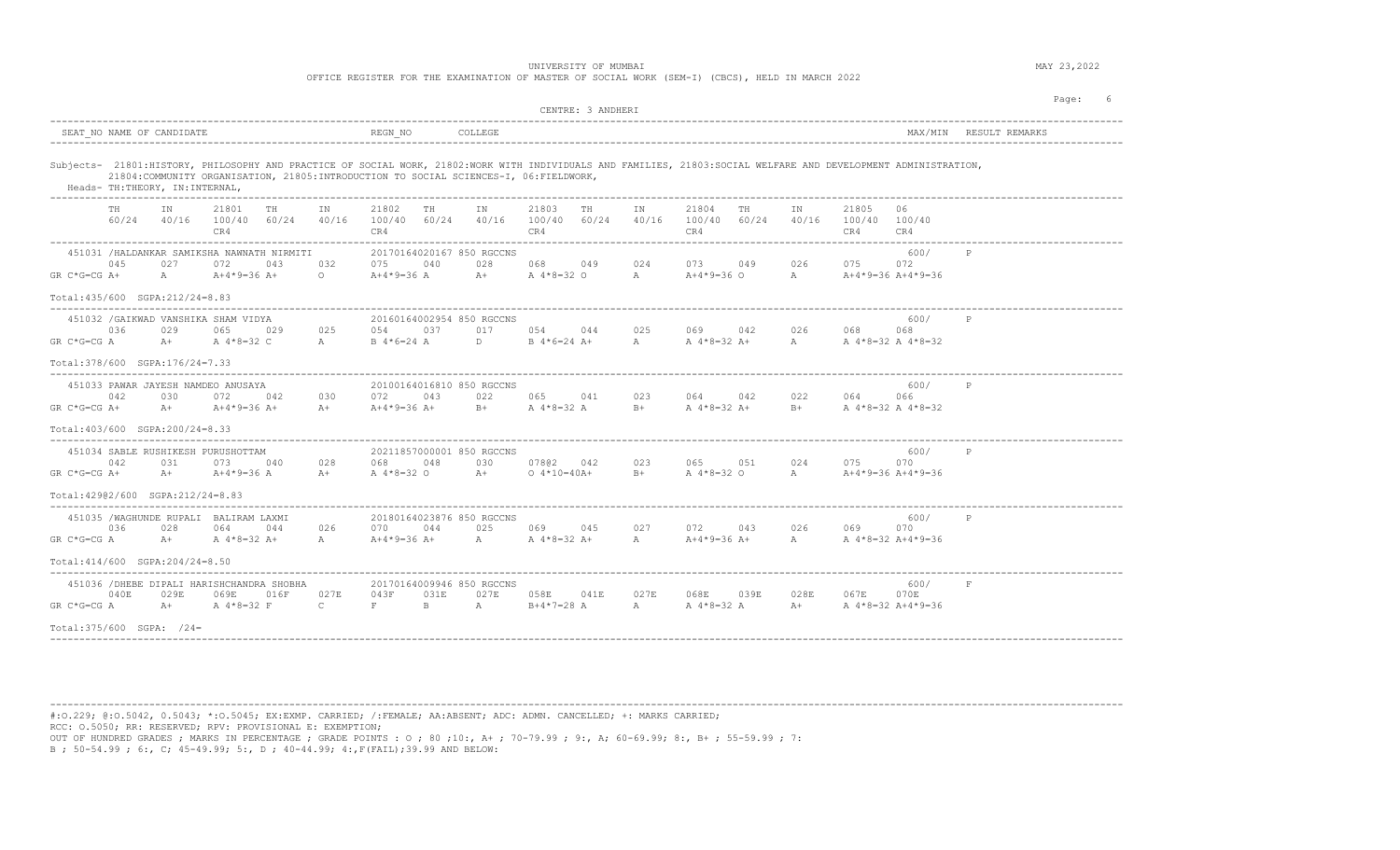OFFICE REGISTER FOR THE EXAMINATION OF MASTER OF SOCIAL WORK (SEM-I) (CBCS), HELD IN MARCH 2022

|                                                                                                                                                                   | CENTRE: 3 ANDHERI                                                                                                                                                            | Page:                                          |
|-------------------------------------------------------------------------------------------------------------------------------------------------------------------|------------------------------------------------------------------------------------------------------------------------------------------------------------------------------|------------------------------------------------|
| SEAT NO NAME OF CANDIDATE                                                                                                                                         | REGN NO<br>COLLEGE                                                                                                                                                           | RESULT REMARKS<br>MAX/MTN                      |
| 21804: COMMUNITY ORGANISATION, 21805: INTRODUCTION TO SOCIAL SCIENCES-I, 06: FIELDWORK,<br>Heads- TH: THEORY, IN: INTERNAL,                                       | Subjects- 21801:HISTORY, PHILOSOPHY AND PRACTICE OF SOCIAL WORK, 21802:WORK WITH INDIVIDUALS AND FAMILIES, 21803:SOCIAL WELFARE AND DEVELOPMENT ADMINISTRATION,              |                                                |
| 21801<br>IN<br>TH<br>IN<br>TH<br>60/24<br>40/16<br>100/40 60/24<br>40/16<br>CR4                                                                                   | 21802<br>21803<br>21804<br>TH<br>IN.<br>TH<br>TH<br>IN.<br>IN.<br>60/24<br>40/16<br>100/40 60/24<br>40/16<br>100/40<br>60/24<br>40/16<br>100/40<br>CR4<br>CR4<br>CR4         | 21805<br>06<br>100/40 100/40<br>CR4<br>CR4     |
| 451037 / DHAVALE MAYAVATI BABARAO CHIDUBAI<br>038E<br>025E<br>016F<br>025E<br>063E<br>A<br>A 4*8=32 F<br>$\mathbb{C}$<br>GR C*G=CG A<br>Total: 345/600 SGPA: /24= | 20170164009976 850 RGCCNS<br>041F<br>030E<br>052E<br>025E<br>064E<br>026E<br>022E<br>039E<br>039E<br>$B -$<br>F<br>$B +$<br>$B \ 4*6=24 A$<br>$\mathbb A$<br>A 4*8=32 A<br>A | 600/<br>065E<br>060E<br>A 4*8=32 A 4*8=32      |
| 451038 / PAGARE RIDDHI RAJ PRANITA<br>040<br>029<br>069<br>028<br>037<br>A 4*8=32 A<br>GR C*G=CG A<br>$A +$<br>$A+$<br>Total:396/600 SGPA:196/24=8.17             | 20120164016093 850 RGCCNS<br>025<br>067 039<br>025<br>065<br>041<br>020<br>061<br>042<br>A 4*8=32 A<br>$B \sim 1$<br>A $4*8=32$ A+<br>A<br>A 4*8=32 A<br>$A$ and $A$         | 600/<br>064<br>070<br>A 4*8=32 A+4*9=36        |
| 451039 PREMKUMAR MOORTHY KRISHNAVENI<br>030E<br>025E<br>004F<br>034F<br>001F<br>$GR C*G=CG B$<br>F<br>F<br>F.<br>F<br>Total:256/600 SGPA: /24=                    | 20160164006965 850 RGCCNS<br>055<br>035E<br>005F<br>026F<br>040E<br>015F<br>040<br>043E<br>018E<br>A<br>F<br>F<br>F<br>F<br>$\mathbb{C}$<br>F<br>$B+$<br>$A+$                | 600/<br>F<br>061E<br>040E<br>A 4*8=32 D 4*4=16 |
| 451040 /BHALERAO SHRADDHA MILIND ANITA<br>040<br>030<br>070<br>0.38<br>025<br>$A+4*9=36$ A<br>A<br>GR C*G=CG A<br>$A +$                                           | 20150164019708 850 RGCCNS<br>025<br>063 041<br>028<br>069<br>043<br>024<br>041<br>067<br>$A+$<br>A 4*8=32 A<br>A 4*8=32 A+<br>A<br>A 4*8=32 A<br>$A$ and $A$                 | 600/<br>P<br>066<br>045<br>A 4*8=32 C 4*5=20   |
| Total:380/600 SGPA:184/24=7.67<br>451041 KACHARE DEVENDRA DAGADU SAGUBAI<br>035<br>018<br>053<br>02103<br>018                                                     | 20180164013528 850 RGCCNS<br>03903<br>024<br>061<br>041<br>024<br>065<br>036<br>025<br>037                                                                                   | 600/<br>P<br>061<br>057                        |
| $GR C*G=CG B+$<br>$\mathbb{C}$<br>B 4*6=24 D<br>$\mathbb{C}$<br>Total:33603/600 SGPA:164/24=6.83                                                                  | D $4*4=16$ A<br>A A 4 * 8 = 32 A<br>A<br>A 4*8=32 A<br>$A \sim$                                                                                                              | A 4*8=32 B+4*7=28                              |

----------------------------------------------------------------------------------------------------------------------------------------------------------------------------------------

#:O.229; @:O.5042, 0.5043; \*:O.5045; EX:EXMP. CARRIED; /:FEMALE; AA:ABSENT; ADC: ADMN. CANCELLED; +: MARKS CARRIED; RCC: O.5050; RR: RESERVED; RPV: PROVISIONAL E: EXEMPTION;

OUT OF HUNDRED GRADES ; MARKS IN PERCENTAGE ; GRADE POINTS : O ; 80 ;10:, A+ ; 70-79.99 ; 9:, A; 60-69.99; 8:, B+ ; 55-59.99 ; 7: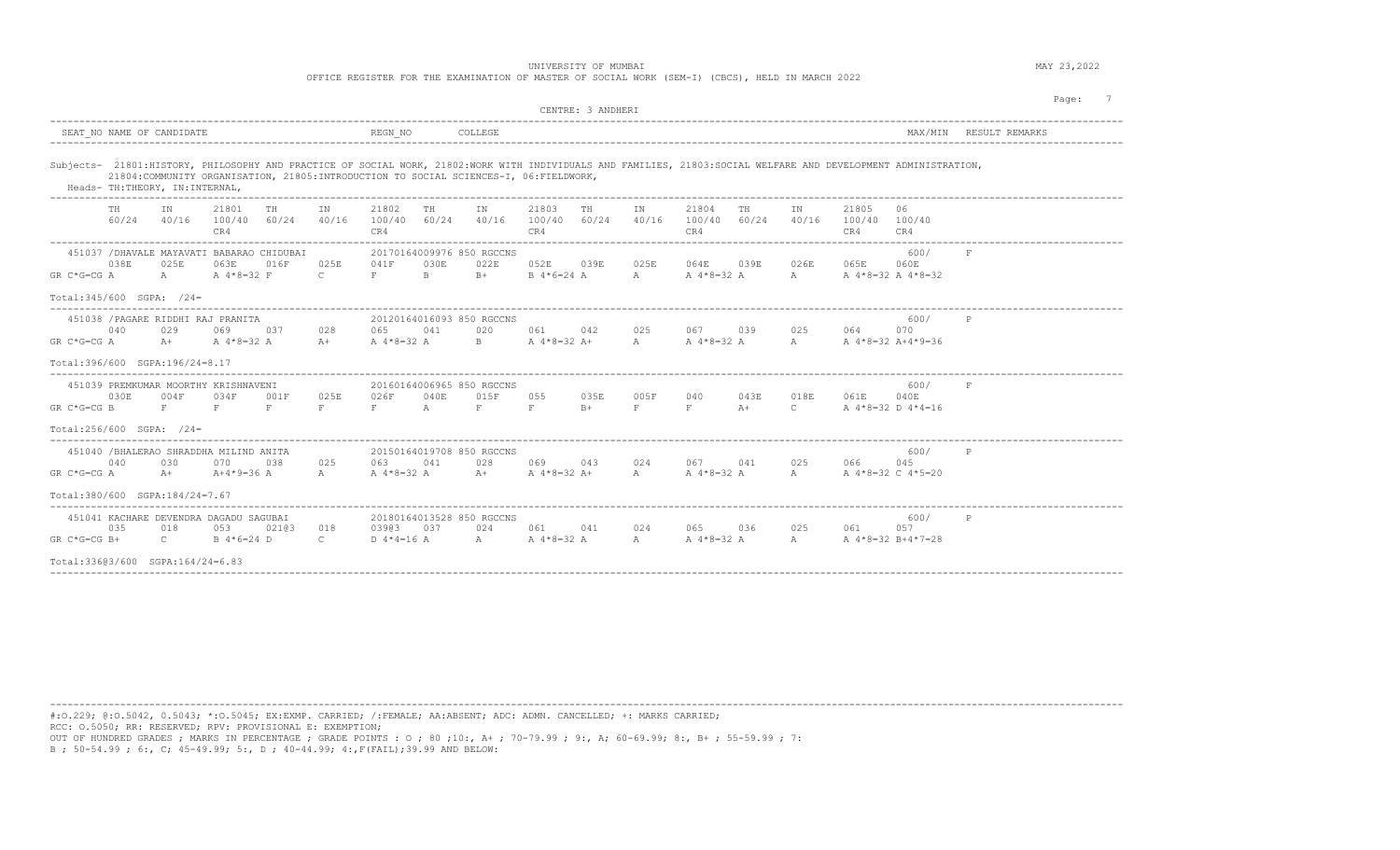OFFICE REGISTER FOR THE EXAMINATION OF MASTER OF SOCIAL WORK (SEM-I) (CBCS), HELD IN MARCH 2022

|                                                                                                                                                                                                                                                                                   | CENTRE: 31 KUDAL                                                                                                                                                                                                                                                                                                    | Page: 8                                                                              |
|-----------------------------------------------------------------------------------------------------------------------------------------------------------------------------------------------------------------------------------------------------------------------------------|---------------------------------------------------------------------------------------------------------------------------------------------------------------------------------------------------------------------------------------------------------------------------------------------------------------------|--------------------------------------------------------------------------------------|
| SEAT NO NAME OF CANDIDATE                                                                                                                                                                                                                                                         | REGN NO<br>COLLEGE                                                                                                                                                                                                                                                                                                  | MAX/MIN RESULT REMARKS                                                               |
| 21804:COMMUNITY ORGANISATION, 21805:INTRODUCTION TO SOCIAL SCIENCES-I, 06:FIELDWORK,<br>Heads- TH: THEORY, IN: INTERNAL,                                                                                                                                                          | Subjects- 21801:HISTORY, PHILOSOPHY AND PRACTICE OF SOCIAL WORK, 21802:WORK WITH INDIVIDUALS AND FAMILIES, 21803:SOCIAL WELFARE AND DEVELOPMENT ADMINISTRATION,                                                                                                                                                     |                                                                                      |
| 21801<br>TH<br>IN<br>TH<br>IN<br>CR4                                                                                                                                                                                                                                              | 21803 TH<br>21802<br>TH<br>IN<br>IN<br>21804<br>TH<br>$60/24$ $40/16$ $100/40$ $60/24$ $40/16$ $100/40$ $60/24$ $40/16$ $100/40$ $60/24$ $40/16$<br>100/40 60/24<br>CR4<br>CR4<br>CR4                                                                                                                               | IN<br>21805<br>- 06<br>40/16 100/40 100/40<br>CR4<br>CR4                             |
| 1883001 BARAF JANU SAKRU SHANKUNTALA<br>030E 006F<br>031E<br>020E<br>051E<br>$B \ 4*6=24 B$<br>$\mathbf{F}$ and $\mathbf{F}$ are the set of $\mathbf{F}$ and $\mathbf{F}$ are the set of $\mathbf{F}$<br>GR C*G=CG B<br>$\mathbf{B}$ and $\mathbf{B}$<br>Total:240/600 SGPA: /24= | 20210164015218 560 UNI. SUB CENTRE RATN<br>018E<br>050E 032E<br>036F<br>032E<br>021E<br>053E<br>032E<br>$B = 1$<br>$B = 1$<br>B 4 * 6=24 B C B 4 * 6=24 B                                                                                                                                                           | 600/<br>018E<br>050E 000F<br>$\mathbb{C}$ and $\mathbb{C}$<br>B 4*6=24 F             |
| 1883002 BARAF SAGAR BALIRAM REKHA<br>032E 018E 050E<br>032E<br>020E<br>052E<br>GR C*G=CG B<br>$\mathbf{B}$ and $\mathbf{B}$<br>Total:267/600 SGPA: /24=                                                                                                                           | 20170164010987 560 UNI. SUB CENTRE RATN<br>021E<br>033E<br>021E<br>054E<br>033E<br>054E 036E<br>B 4 * 6=24 B C B 4 * 6=24 B + B<br>B 4 * 6=24 B + B B 4 * 6=24 A                                                                                                                                                    | 600/<br>F<br>021E<br>057E 000F<br>$B = 1$<br>B+4*7=28 F                              |
| 1883003 BHALINGE RAJESH RAMESH RENUKA<br>038<br>017<br>022<br>060<br>028<br>B+ A 4 * 8=32 C<br>GR C*G=CG A<br>D<br>Total: 328/600 SGPA: 160/24=6.67                                                                                                                               | 20120164012764 560 UNI. SUB CENTRE RATN<br>038<br>023<br>038<br>018<br>056 036<br>045<br>061<br>$C \, 4*5=20$ A B+ A $4*8=32$ A C<br>$B+4*7=28$ A                                                                                                                                                                   | 600/<br>P<br>018<br>054<br>052<br>$\mathbb{C}$ and $\mathbb{C}$<br>B 4*6=24 B 4*6=24 |
| 1883004 BHORE SHAILESH RADYA CHANGUNA<br>026<br>0.37<br>024<br>061<br>037<br>$GR C*G=CG A$ A<br>$Total:369/600$ $SGPA:188/24=7.83$                                                                                                                                                | 20180164001547 560 UNI. SUB CENTRE RATN<br>039<br>025<br>024<br>063<br>064<br>039<br>$A^4*8=32$ $A$ $A^4*8=32$ $A$ $A^*8=32$ $A$ $A^*8=32$ $A$ $A^*8=32$ $A$ $A^*8=32$ $A$ $A^*8=32$ $A^*8=32$ $A^*8=32$ $A^*8=32$ $A^*8=32$ $A^*8=32$ $A^*8=32$ $A^*8=32$ $A^*8=32$ $A^*8=32$ $A^*8=32$ $A^*8=32$ $A^*8=32$ $A^*8$ | 600/<br>P<br>063 039 024 063<br>055                                                  |
| 1883005 BHOYE TUSHAR SHANKAR JANI<br>036<br>058<br>024<br>022<br>025<br>GR C*G=CG A<br>Total: 326/600 SGPA: 152/24=6.33                                                                                                                                                           | 20170164014541 560 UNI, SUB CENTRE RATN<br>049 037<br>023<br>020<br>034<br>060<br>037<br>B+ B+4*7=28 D A C 4*5=20 A B+ A 4*8=32 A B<br>$B+4*7=28$ B+                                                                                                                                                                | 600/<br>P<br>020<br>054 6<br>048<br>B B 4 * 6=24 C 4 * 5=20                          |
| 1883006 /BOBA VANDANA TULAJI RAMAN<br>0.38<br>024<br>062<br>040 025<br>A A 4 * 8 = 32 A A<br>GR C*G=CG A<br>Total: 376/600 SGPA: 192/24=8.00                                                                                                                                      | 20180164001537 560 UNI. SUB CENTRE RATN<br>025<br>025<br>039<br>039<br>065<br>064<br>A $4*8=32$ A $A$ A $4*8=32$ A $A$ A $4*8=32$ A $A$ A $4*8=32$ A $A*8=32$ A $4*8=32$                                                                                                                                            | 600/<br>064 036 025 061 060                                                          |

----------------------------------------------------------------------------------------------------------------------------------------------------------------------------------------

#:O.229; @:O.5042, 0.5043; \*:O.5045; EX:EXMP. CARRIED; /:FEMALE; AA:ABSENT; ADC: ADMN. CANCELLED; +: MARKS CARRIED; RCC: O.5050; RR: RESERVED; RPV: PROVISIONAL E: EXEMPTION; OUT OF HUNDRED GRADES ; MARKS IN PERCENTAGE ; GRADE POINTS : O ; 80 ;10:, A+ ; 70-79.99 ; 9:, A; 60-69.99; 8:, B+ ; 55-59.99 ; 7: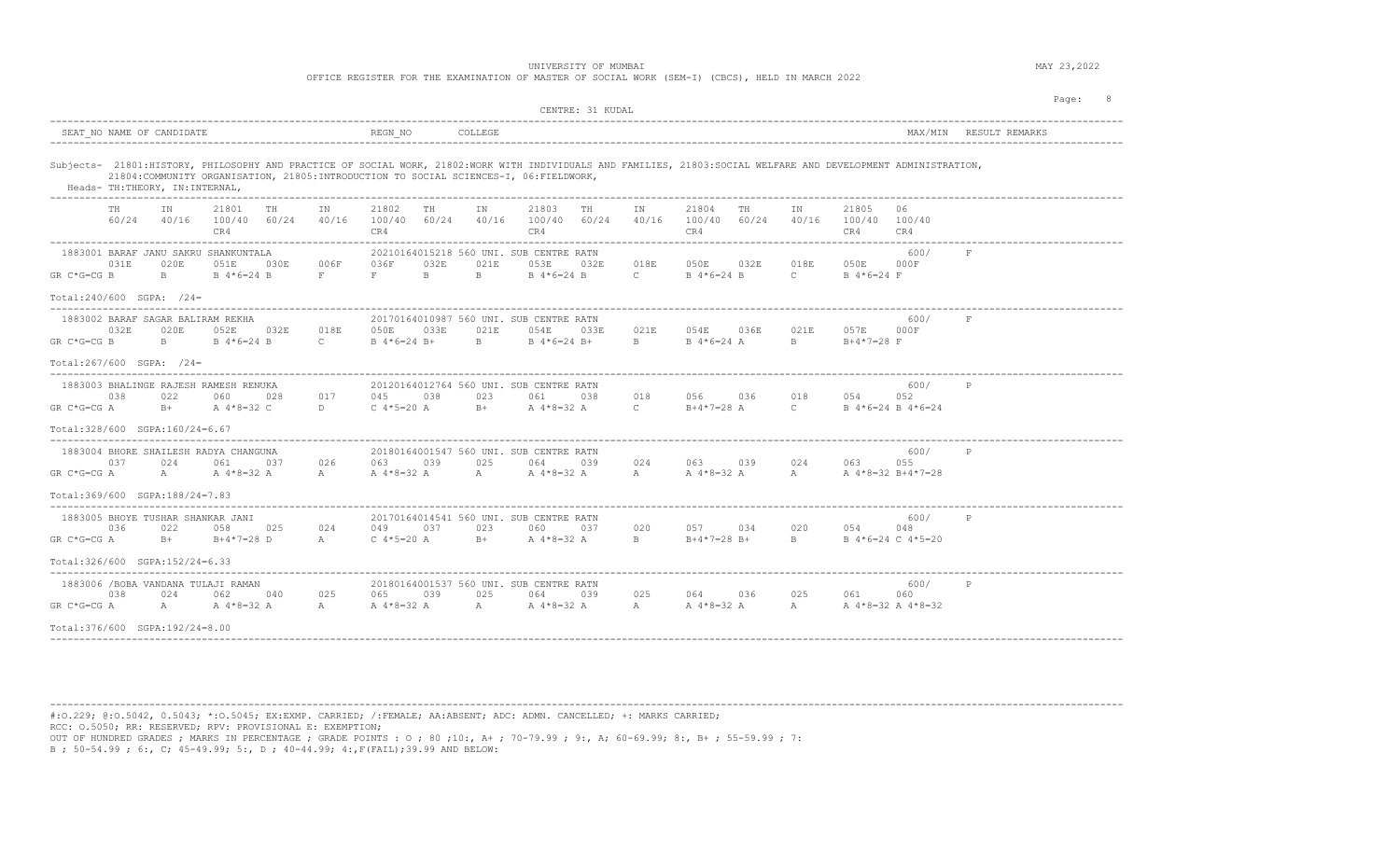|  |  |  |  |  | OFFICE REGISTER FOR THE EXAMINATION OF MASTER OF SOCIAL WORK (SEM-I) (CBCS), HELD IN MARCH 2022 |  |  |  |  |  |  |  |  |  |  |
|--|--|--|--|--|-------------------------------------------------------------------------------------------------|--|--|--|--|--|--|--|--|--|--|
|--|--|--|--|--|-------------------------------------------------------------------------------------------------|--|--|--|--|--|--|--|--|--|--|

|                                                                                                                                                                   | CENTRE: 31 KUDAL                                                                                             |                                                                                                                                                                   | Page: 9                |
|-------------------------------------------------------------------------------------------------------------------------------------------------------------------|--------------------------------------------------------------------------------------------------------------|-------------------------------------------------------------------------------------------------------------------------------------------------------------------|------------------------|
| SEAT NO NAME OF CANDIDATE                                                                                                                                         | REGN NO<br>COLLEGE                                                                                           |                                                                                                                                                                   | MAX/MIN RESULT REMARKS |
| 21804: COMMUNITY ORGANISATION, 21805: INTRODUCTION TO SOCIAL SCIENCES-I, 06: FIELDWORK,<br>Heads- TH:THEORY, IN:INTERNAL,<br>____________________________________ |                                                                                                              | Subjects- 21801:HISTORY, PHILOSOPHY AND PRACTICE OF SOCIAL WORK, 21802:WORK WITH INDIVIDUALS AND FAMILIES, 21803:SOCIAL WELFARE AND DEVELOPMENT ADMINISTRATION,   |                        |
| 21801<br>IN<br>TH<br>IN<br>60/24 40/16 100/40 60/24 40/16<br>CR4                                                                                                  | 21803<br>21802<br>TH<br>IN<br>TH<br>100/40 60/24<br>40/16 100/40 60/24<br>CR4<br>CR4                         | 21804<br>TN<br>21805<br>IN<br>TH<br>40/16<br>100/40 60/24<br>40/16 100/40 100/40<br>CR4<br>CR4                                                                    | 06<br>CR4              |
| 1883007 CHAUDHARI AMIT RAMESH ANITA<br>035<br>023<br>058<br>039<br>022<br>$GR C*G=CG B+$<br>$B +$<br>$B+4*7=28$ A<br>$B+$                                         | 20180164001550 560 UNI. SUB CENTRE RATN<br>024<br>036<br>060<br>061                                          | 024 060 037<br>024 061<br>036<br>A 4 * 8 = 32 A A A + 8 = 32 A A A A + 8 = 32 A A 4 * 8 = 32 B 4 * 6 = 24                                                         | 600/<br>P<br>052       |
| Total: 352/600 SGPA: 180/24=7.50                                                                                                                                  |                                                                                                              |                                                                                                                                                                   |                        |
| 1883008 CHAWARE AJAY SAVANJI VIMAL<br>018<br>033<br>022<br>055 028<br>$GR C*G=CG B+$<br>B+ B+4*7=28 C                                                             | 20160164001295 560 UNI, SUB CENTRE RATN<br>025<br>046<br>036<br>061<br>034<br>C C $4*5=20$ A A A $4*8=32$ B+ | 052 038<br>018<br>018<br>056<br>C B $4*6=24$ A C B $4*7=28$ B $4*6=24$                                                                                            | 600/<br>P<br>051       |
| Total: 321/600 SGPA: 156/24=6.50                                                                                                                                  |                                                                                                              |                                                                                                                                                                   |                        |
| 1883009 / DHADGA RUTA SHARAD RANJANA<br>035<br>025<br>026<br>060<br>036<br>$GR C*G=CG B+$<br>A<br>A $4*8=32$ A<br>A                                               | 20160164019087 560 UNI. SUB CENTRE RATN<br>038<br>025<br>062<br>063<br>A 4 * 8=32 A A A 4 * 8=32 A           | 025<br>061 040<br>025<br>065<br>036<br>A 4 * 8 = 32 A A A 4 * 8 = 32 A 4 * 8 = 32<br>$\mathbb{A}$                                                                 | 600/<br>P<br>063       |
| Total: 374/600 SGPA: 192/24=8.00                                                                                                                                  |                                                                                                              |                                                                                                                                                                   |                        |
| 1883010 /DOMBARE SONALI KISHOR PRAMILA<br>036<br>025<br>025<br>061<br>039                                                                                         | 20180164003631 560 UNI. SUB CENTRE RATN<br>064 039<br>024 063<br>039                                         | 026<br>065 043 026<br>069 —<br>GR C*G=CG A $A$ A $4*8=32$ A $A$ A $A*8=32$ A $A$ A $4*8=32$ A $A$ $A*8=32$ A $A*8=32$ A $A*8=32$ A $A*8=32$ A $A*8=32$ A $A*8=32$ | 600/<br>P<br>064       |
| Total: 386/600 SGPA: 192/24=8.00                                                                                                                                  |                                                                                                              |                                                                                                                                                                   |                        |
| 1883011 / GAIKWAD JANABAI ANANTA PARVATI<br>035<br>024<br>059<br>036<br>025<br>$GR C*G=CG B+$<br>A<br>$B+4*7=28$ A<br>A                                           | 20180164001550 560 UNI, SUB CENTRE RATN<br>061<br>036<br>024 060<br>036<br>A 4 * 8=32 A A A 4 * 8=32 A       | 022<br>058 039<br>022 02<br>061 — 10<br>$B+4*7=28$ A<br>$B+$<br>B+ $A \, 4 \times 8 = 32 \, A \, 4 \times 8 = 32$                                                 | 600/<br>P<br>060       |
| $Total:359/600$ SGPA: $184/24=7.67$                                                                                                                               |                                                                                                              |                                                                                                                                                                   |                        |
| 1883012 / GORE PRANALI RAMCHANDRA RASHMI<br>038<br>024<br>043<br>027<br>062<br>GR C*G=CG A<br>A A 4 * 8 = 32 A +<br>$\overline{A}$                                | 20210164015217 560 UNI. SUB CENTRE RATN<br>070 039<br>024 063 039<br>A+4*9=36 A A A4*8=32 A A                | 024 063 041<br>024 065<br>A 4 * 8=32 A A A 4 * 8=32 A 4 * 8=32                                                                                                    | 600/<br>P<br>062       |
| Total: 385/600 SGPA: 196/24=8.17                                                                                                                                  |                                                                                                              |                                                                                                                                                                   |                        |

----------------------------------------------------------------------------------------------------------------------------------------------------------------------------------------

#:O.229; @:O.5042, 0.5043; \*:O.5045; EX:EXMP. CARRIED; /:FEMALE; AA:ABSENT; ADC: ADMN. CANCELLED; +: MARKS CARRIED; RCC: O.5050; RR: RESERVED; RPV: PROVISIONAL E: EXEMPTION; OUT OF HUNDRED GRADES ; MARKS IN PERCENTAGE ; GRADE POINTS : O ; 80 ;10:, A+ ; 70-79.99 ; 9:, A; 60-69.99; 8:, B+ ; 55-59.99 ; 7: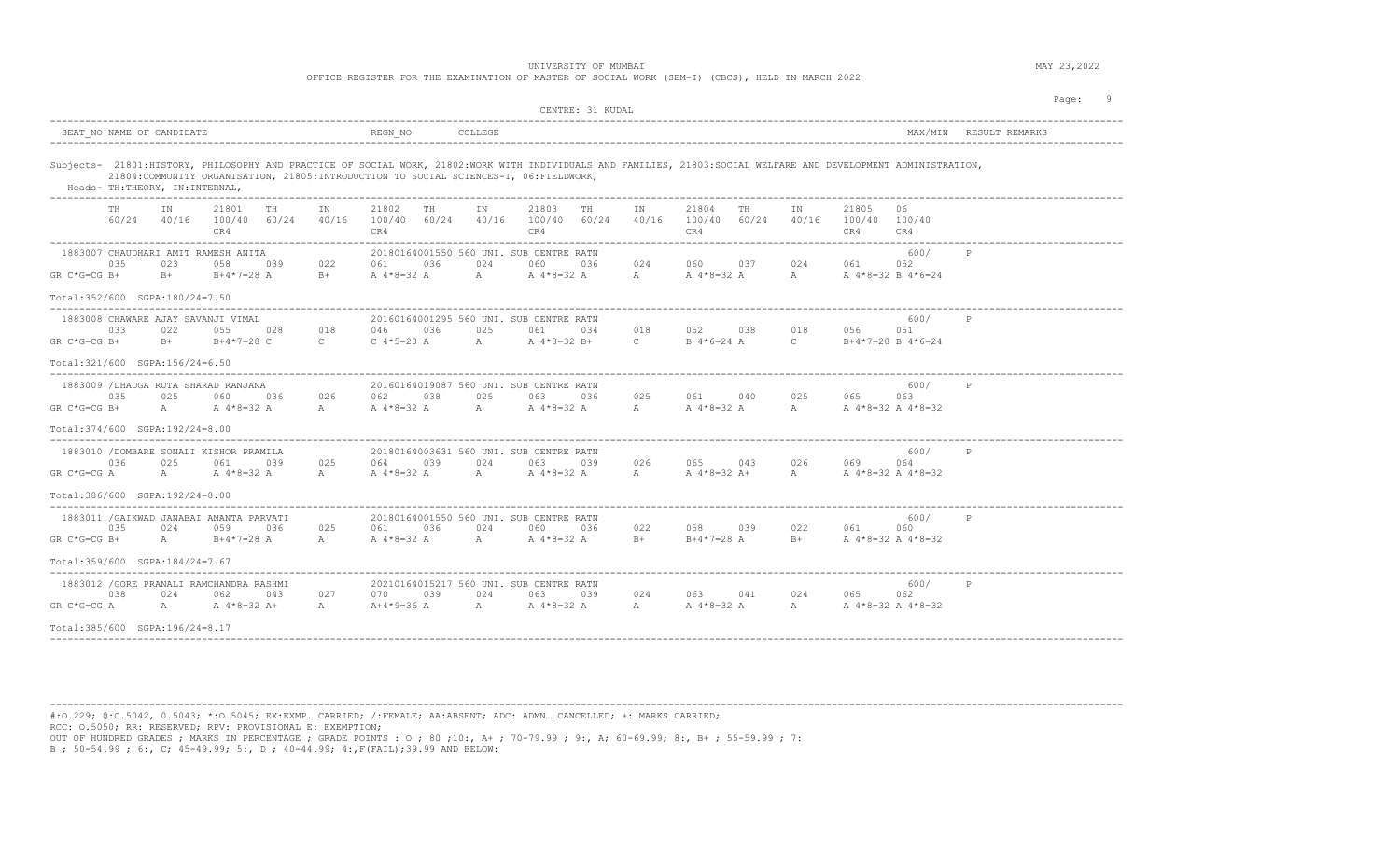OFFICE REGISTER FOR THE EXAMINATION OF MASTER OF SOCIAL WORK (SEM-I) (CBCS), HELD IN MARCH 2022

|                                      |              |                                  |                                                                      |               |                     |                                                                     |              |                     |                                                                                         | CENTRE: 31 KUDAL |                 |                              |                 |            |                                                    |                                                                                                                                                                 |                        | Page: 10 |
|--------------------------------------|--------------|----------------------------------|----------------------------------------------------------------------|---------------|---------------------|---------------------------------------------------------------------|--------------|---------------------|-----------------------------------------------------------------------------------------|------------------|-----------------|------------------------------|-----------------|------------|----------------------------------------------------|-----------------------------------------------------------------------------------------------------------------------------------------------------------------|------------------------|----------|
|                                      |              | SEAT NO NAME OF CANDIDATE        |                                                                      |               |                     | REGN NO                                                             |              | COLLEGE             |                                                                                         |                  |                 |                              |                 |            |                                                    |                                                                                                                                                                 | MAX/MIN RESULT REMARKS |          |
|                                      |              | Heads- TH: THEORY, IN: INTERNAL, | -----------------------------------                                  |               |                     |                                                                     |              |                     | 21804: COMMUNITY ORGANISATION, 21805: INTRODUCTION TO SOCIAL SCIENCES-I, 06: FIELDWORK, |                  |                 |                              |                 |            |                                                    | Subjects- 21801:HISTORY, PHILOSOPHY AND PRACTICE OF SOCIAL WORK, 21802:WORK WITH INDIVIDUALS AND FAMILIES, 21803:SOCIAL WELFARE AND DEVELOPMENT ADMINISTRATION, |                        |          |
|                                      | TH.<br>60/24 | TN                               | 21801<br>40/16 100/40<br>CR4                                         | TH<br>60/24   | IN<br>40/16         | 21802<br>100/40 60/24<br>CR4<br>. _ _ _ _ _ _ _ _ _ _ _ _ _ _ _ _ _ | TH           | TN                  | 21803<br>40/16 100/40 60/24<br>CR4<br>-------------------                               | TH               | IN<br>40/16     | 21804<br>100/40 60/24<br>CR4 | TH              | TN         | 21805<br>40/16 100/40 100/40<br>CR4                | 06.<br>CR4                                                                                                                                                      |                        |          |
| $GR C*G=CG F$                        | 000F         | 000F<br>F                        | 1883013 / JANATHE PRIYANKA SANDESH MAMATA<br>000F<br>F               | 000F<br>$F =$ | 000F<br>$F$ and $F$ | 000F<br>$F = 1$                                                     | 000F<br>F. O | 000F<br>$F$ and $F$ | 20140164010004 560 UNI. SUB CENTRE RATN<br>000F<br>$F = 1$                              | 000F             | 000F<br>$F = F$ | 000F<br>$F = 1$              | 000F<br>$F = 1$ | 000F<br>F. | 000F<br>$F =$                                      | 600/<br>000F<br>F                                                                                                                                               | $_{\rm F}$             |          |
| Total:<br>__________________________ |              | $/600$ SGPA: $/24=$              |                                                                      |               |                     | ----------------------------------                                  |              |                     |                                                                                         |                  |                 |                              |                 |            |                                                    |                                                                                                                                                                 |                        |          |
| GR C*G=CG B+                         | 035          | 023                              | 1883014 / JUNNAR URMILA GANPAT BISTUR<br>058<br>B+ B+4*7=28 B        | 031           | 025<br>A            | 056 038<br>B+4*7=28 A                                               |              | 023                 | 20160164019099 560 UNI. SUB CENTRE RATN<br>061<br>$B+$ A $4*8=32$ A                     | 036              | 022<br>$B+$     | 058 034                      |                 | 022        | 056<br>$B+4*7=28$ B+ $B+$ B+ $B+4*7=28$ A $4*8=32$ | 600/<br>060                                                                                                                                                     | P                      |          |
| Total: 349/600 SGPA: 176/24=7.33     |              |                                  |                                                                      |               |                     |                                                                     |              |                     |                                                                                         |                  |                 |                              |                 |            |                                                    |                                                                                                                                                                 |                        |          |
| $GR C*G=CG A$                        | 038          | 025<br>A                         | 1883015 / KADAM VAISHNAVI SAHADEV PRAJAKTA<br>063<br>A 4*8=32 B      | 032           | 026<br>$\mathbb A$  | 058<br>$B+4*7=28$ A                                                 | 038          | 025<br>A            | 20180164011476 560 UNI, SUB CENTRE RATN<br>063<br>A $4*8=32$ A                          | 039              | 026<br>A        | 065 038 026 064              |                 |            | A 4*8=32 A A A 4*8=32 A 4*8=32                     | 600/<br>062                                                                                                                                                     | P                      |          |
| Total: 375/600 SGPA: 188/24=7.83     |              |                                  |                                                                      |               |                     |                                                                     |              |                     |                                                                                         |                  |                 |                              |                 |            |                                                    |                                                                                                                                                                 |                        |          |
| $GR C*G=CG A$                        | 040          | 027<br>$A \sim$                  | 1883016 / KAMBLE PRIYANKA RAJENDRA SUPRIYA<br>067<br>A 4*8=32 A      | 038           | 0.32<br>$\circ$     | 070<br>$A+4*9=36$ A+                                                | 042          | 026                 | 20180164014828 560 UNI. SUB CENTRE RATN<br>068<br>A A 4 * 8 = 32 A +                    | 042              | 028<br>$A+$     | 070<br>$A+4*9=36$ A+         | 045             | 028        | 073<br>$A+$ $A+4*9=36$ $A+4*8=32$                  | 600/<br>064                                                                                                                                                     | P                      |          |
| Total: 412/600 SGPA: 204/24=8.50     |              |                                  |                                                                      |               |                     |                                                                     |              |                     |                                                                                         |                  |                 |                              |                 |            |                                                    |                                                                                                                                                                 |                        |          |
| $GR C*G=CG A$                        | 037          | 024<br>A                         | 1883017 KAMBLE SHREESH VISHAL VAIDEHI<br>061<br>A 4*8=32 A           | 038           | 023<br>$B +$        | 061                                                                 | 038          | 024                 | 20180164012695 560 UNI, SUB CENTRE RATN<br>062<br>A 4 * 8=32 A A A 4 * 8=32 A           | 038              | 025<br>A        | 063 040 025 065              |                 |            | A 4 * 8=32 A A A 4 * 8=32 A 4 * 8=32               | 600/<br>060                                                                                                                                                     | $\mathbb P$            |          |
| Total: 372/600 SGPA: 192/24=8.00     |              |                                  |                                                                      |               |                     |                                                                     |              |                     |                                                                                         |                  |                 |                              |                 |            |                                                    |                                                                                                                                                                 |                        |          |
| $GR C*G=CG A$                        | 039          | 026                              | 1883018 / KOKARE CHHAYA NARAYAN NIRMALA<br>065<br>A A 4 * 8 = 32 A + | 042           | 028<br>$A+$         | 070                                                                 | 040          | 026                 | 20150164019102 560 UNI. SUB CENTRE RATN<br>066<br>$A+4*9=36$ A $A$ A $4*8=32$ A         | 040              | 024<br>A        | 064 041                      |                 | 024        | 065<br>A 4 * 8=32 A A A 4 * 8=32 A 4 * 8=32        | 600/<br>065                                                                                                                                                     | P                      |          |
| Total:395/600 SGPA:196/24=8.17       |              |                                  |                                                                      |               |                     |                                                                     |              |                     |                                                                                         |                  |                 |                              |                 |            |                                                    |                                                                                                                                                                 |                        |          |
|                                      |              |                                  |                                                                      |               |                     |                                                                     |              |                     |                                                                                         |                  |                 |                              |                 |            |                                                    |                                                                                                                                                                 |                        |          |

----------------------------------------------------------------------------------------------------------------------------------------------------------------------------------------

#:O.229; @:O.5042, 0.5043; \*:O.5045; EX:EXMP. CARRIED; /:FEMALE; AA:ABSENT; ADC: ADMN. CANCELLED; +: MARKS CARRIED; RCC: O.5050; RR: RESERVED; RPV: PROVISIONAL E: EXEMPTION; OUT OF HUNDRED GRADES ; MARKS IN PERCENTAGE ; GRADE POINTS : O ; 80 ;10:, A+ ; 70-79.99 ; 9:, A; 60-69.99; 8:, B+ ; 55-59.99 ; 7: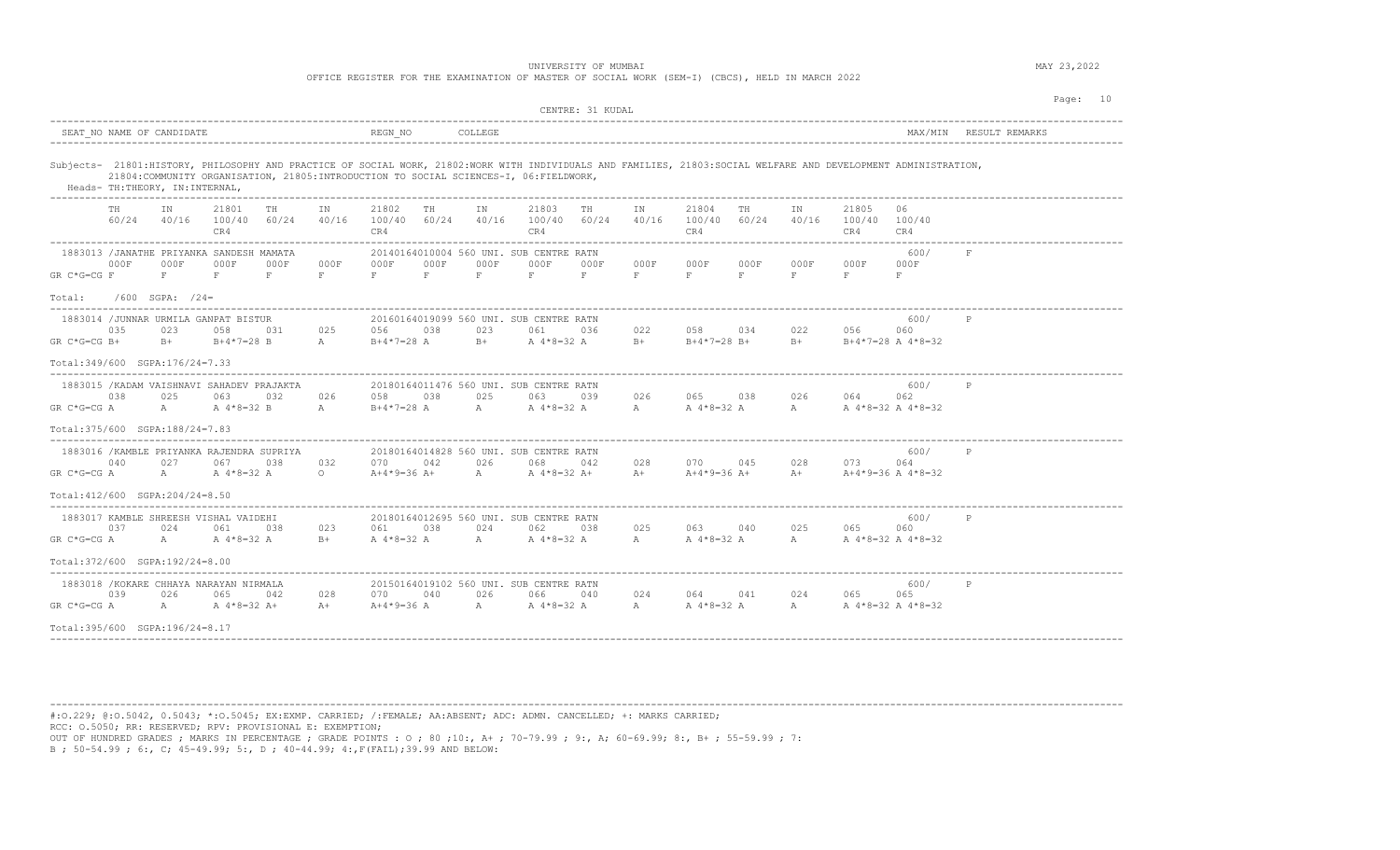|                                                                                                                                                                                                                                                                                                                                       |                                                                                            | CENTRE: 31 KUDAL                                                                              | Page: 11                                                                                   |
|---------------------------------------------------------------------------------------------------------------------------------------------------------------------------------------------------------------------------------------------------------------------------------------------------------------------------------------|--------------------------------------------------------------------------------------------|-----------------------------------------------------------------------------------------------|--------------------------------------------------------------------------------------------|
| SEAT NO NAME OF CANDIDATE                                                                                                                                                                                                                                                                                                             | REGN NO<br>COLLEGE                                                                         |                                                                                               | MAX/MIN RESULT REMARKS                                                                     |
| Subjects- 21801:HISTORY, PHILOSOPHY AND PRACTICE OF SOCIAL WORK, 21802:WORK WITH INDIVIDUALS AND FAMILIES, 21803:SOCIAL WELFARE AND DEVELOPMENT ADMINISTRATION,<br>21804: COMMUNITY ORGANISATION, 21805: INTRODUCTION TO SOCIAL SCIENCES-I, 06: FIELDWORK,<br>Heads- TH: THEORY, IN: INTERNAL,<br>___________________________________ |                                                                                            |                                                                                               |                                                                                            |
| 21801<br>TH<br>TH<br>ΙN<br>IN<br>60/24<br>40/16 100/40 60/24<br>40/16<br>CR4                                                                                                                                                                                                                                                          | IN<br>21802<br>TH<br>100/40 60/24<br>CR4                                                   | 21803<br>TH<br>21804<br>IN<br>TH<br>40/16 100/40 60/24<br>40/16<br>100/40 60/24<br>CR4<br>CR4 | IN<br>21805<br>06<br>40/16 100/40 100/40<br>CR4<br>CR4                                     |
| 1883019 / KORADE BHAVANA BHARAT BHAGYASHRI<br>036<br>024<br>060<br>038<br>025<br>$GR C*G=CG A$<br>A 4*8=32 A<br>$A \qquad \qquad$<br>A                                                                                                                                                                                                | 20180164001522 560 UNI. SUB CENTRE RATN<br>063<br>037<br>024<br>A 4*8=32 A                 | 022<br>059 039<br>061<br>037<br>$B+$ $B+4*7=28$ A<br>A A 4 * 8 = 32 A                         | 600/<br>P<br>022 061<br>063<br>B+ $A \, 4*8=32 \, A \, 4*8=32$                             |
| Total:367/600 SGPA:188/24=7.83                                                                                                                                                                                                                                                                                                        |                                                                                            |                                                                                               |                                                                                            |
| 1883020 MORGHA PRASAD NATHA JANI<br>036<br>022<br>023<br>059 033<br>$GR C*G=CG A$<br>$B+$ $B+4*7=28$ $B+$<br>$B +$                                                                                                                                                                                                                    | 20180164001553 560 UNI, SUB CENTRE RATN<br>055 038<br>023<br>$B+4*7=28$ A                  | 060 039<br>061<br>038<br>022<br>B+ A 4 * 8 = 32 A                                             | 600/<br>P<br>022<br>061<br>058<br>B+ $A \times 8 = 32$ A B+ $A \times 8 = 32$ B+4 $7 = 28$ |
| Total:354/600 SGPA:180/24=7.50                                                                                                                                                                                                                                                                                                        |                                                                                            |                                                                                               |                                                                                            |
| 1883021 NIVALKAR SOPAN BALKRUSHNA SUNITA<br>038<br>025<br>023<br>063<br>033<br>GR C*G=CG A<br>A<br>A 4*8=32 B+<br>$B+$                                                                                                                                                                                                                | 20180164008918 560 UNI, SUB CENTRE RATN<br>056<br>039<br>025<br>$B+4*7=28$ A               | 024<br>063 040<br>064<br>039<br>A $4*8=32$ A<br>A A 4 * 8 = 32 A<br>A                         | 600/<br>$\mathbb P$<br>024 064<br>062<br>A A 4 * 8 = 32 A 4 * 8 = 32                       |
| $Total:372/600$ $SQPA:188/24=7.83$                                                                                                                                                                                                                                                                                                    |                                                                                            |                                                                                               |                                                                                            |
| 1883022 /OLKAR SUKANYA ARVIND ANJALI<br>036<br>024<br>060<br>038<br>026<br>$GR C*G=CG A$<br>A A 4 * 8 = 32 A<br>$\mathbb{A}$                                                                                                                                                                                                          | 20180164008848 560 UNI. SUB CENTRE RATN<br>064 038<br>024 7<br>A 4 * 8=32 A A A 4 * 8=32 A | 062<br>038<br>024<br>062 040                                                                  | 600/<br>$\mathbb P$<br>024<br>062<br>064<br>A A 4 * 8 = 32 A A A 4 * 8 = 32 A 4 * 8 = 32   |
| Total: 374/600 SGPA: 192/24=8.00                                                                                                                                                                                                                                                                                                      |                                                                                            |                                                                                               |                                                                                            |
| 1883023 PADEKAR SACHIN RAMESH VANDANA<br>034<br>024<br>023<br>0.58<br>036<br>A<br>$GR C*G=CG B+$<br>$B+4*7=28$ A<br>$B +$                                                                                                                                                                                                             | 20170164022970 560 UNI. SUB CENTRE RATN<br>0.37<br>024<br>059<br>A<br>$B+4*7=28$ A         | 024<br>059 034<br>061<br>035<br>A 4*8=32 B+<br>A<br>$B+4*7=28 B+$                             | 600/<br>P<br>022 056<br>0.52<br>B+ $B+4*7=28 B 4*6=24$                                     |
| $Total:345/600$ $SQA:168/24=7.00$                                                                                                                                                                                                                                                                                                     |                                                                                            |                                                                                               |                                                                                            |
| 1883024 ROJ SAGAR BALU INDURAI<br>035<br>022<br>023<br>058<br>025<br>$GR C*G=CG B+$<br>B+ B+4*7=28 D B+                                                                                                                                                                                                                               | 20170164012956 560 UNI, SUB CENTRE RATN<br>037<br>023<br>047<br>$C$ 4*5=20 A               | 023<br>060 036<br>059 034<br>$B+$ A $4*8=32$ A<br>$B +$<br>$B+4*7=28$ B+                      | 600/<br>P<br>022<br>056<br>051<br>$B+$ B+4*7=28 B 4*6=24                                   |
| $Total: 331/600$ $SQPA: 160/24=6.67$                                                                                                                                                                                                                                                                                                  |                                                                                            |                                                                                               |                                                                                            |

----------------------------------------------------------------------------------------------------------------------------------------------------------------------------------------

#:O.229; @:O.5042, 0.5043; \*:O.5045; EX:EXMP. CARRIED; /:FEMALE; AA:ABSENT; ADC: ADMN. CANCELLED; +: MARKS CARRIED; RCC: O.5050; RR: RESERVED; RPV: PROVISIONAL E: EXEMPTION; OUT OF HUNDRED GRADES ; MARKS IN PERCENTAGE ; GRADE POINTS : O ; 80 ;10:, A+ ; 70-79.99 ; 9:, A; 60-69.99; 8:, B+ ; 55-59.99 ; 7: